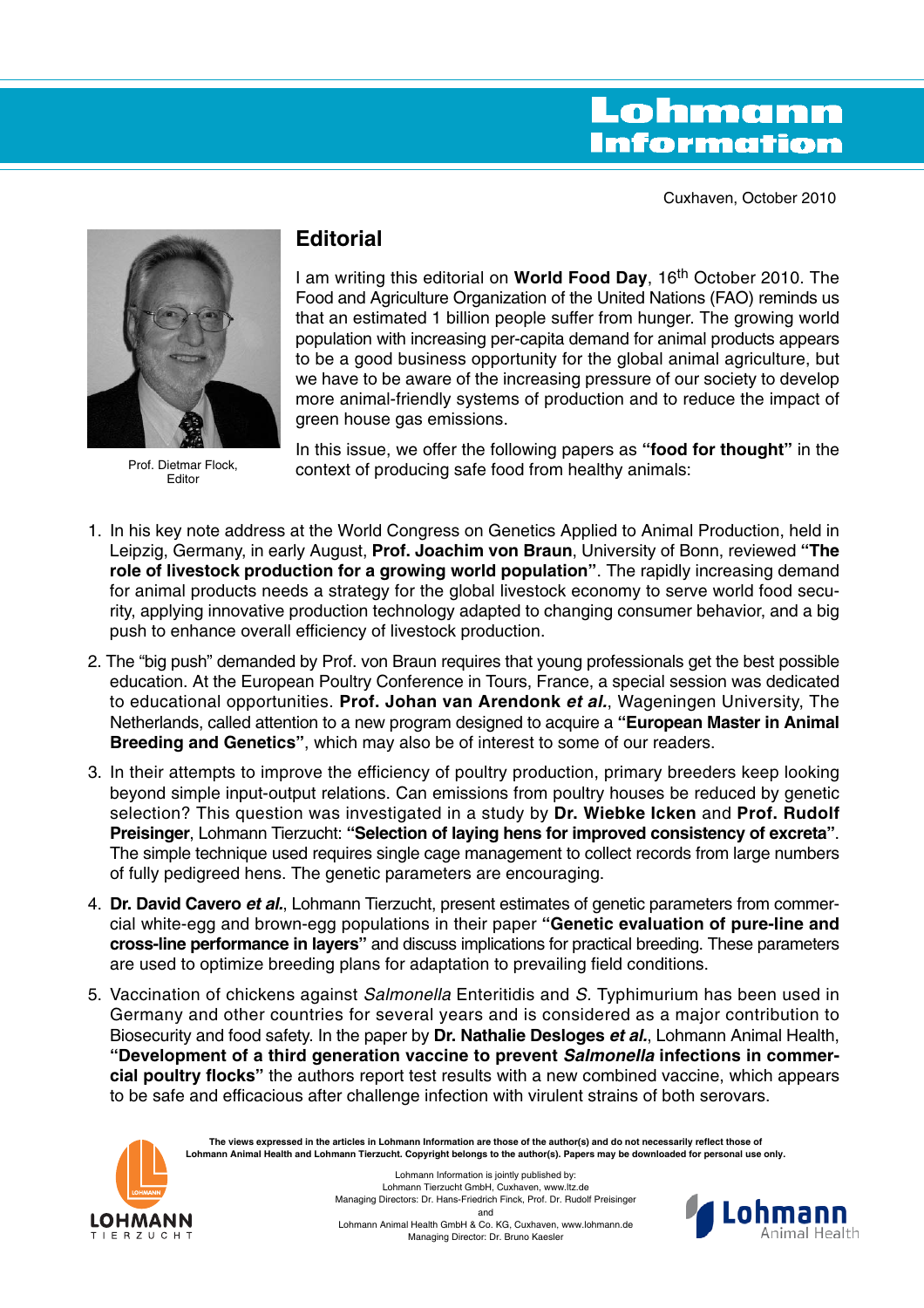

- 6. Unfortunately the risks of Salmonella infections are not limited to the two serovars S. Enteritidis and S. Typhimurium. Next on the list is S. Infantis, as explained in the paper by co-authors **Dr. Tatjana Miller et al.** from three German Research Centers: **"Epidemiological relationship between S. Infantis isolates of human and broiler origin"**. The authors suggest that successful control of S. Enteritidis and S. Typhimurium may lead to an epidemic increase of S. Infantis in broiler populations and advocate monitoring by routine application of a new phage typing scheme.
- 7. **Prof. Hans-Wilhelm Windhorst**, Institute for Spatial Planning in Areas of Intensive Agriculture (ISPA), reviews **"Patterns and dynamics of egg production in sub-regions of Europe"** during the past two decades. The results are of special interest in connection with the phasing out of conventional cages, demanded by EU regulations for all member States.
- 8. The **"Present status of the world goat populations and their productivity"** is reviewed in the final paper by **Prof. Mahmoud Abdel Aziz**, King Faisal University, Al-Ahsa, Saudi Arabia. The significant increase of the global goat population reflects developments mainly in China and Africa, where goats play an important role for the livelihood of the rural population. Genetic programs to improve meat and milk yield are discussed in the context of adaptation to marginal environmental conditions.
- 9. The reorganization of Federal Animal Research in Germany reinforces the focus on consumer protection and food safety. In the context of consumer demand for safe food from healthy animals, vaccination against viral diseases is of special interest. So it seemed logical to place the headquarters of all German Federal Animal Research Institutes in Riems, where Friedrich Loeffler and his colleague Paul Frosch became famous as founding fathers of virology. **Prof. Dr. Dr. h. c. Thomas Mettenleiter, Prof. Dr. Timm Harder** and **Elke Reinking** briefly report from the centennial under the title **"100 Years Friedrich-Loeffler-Institut"** and list recent publications on HPAI based on research activities of the FLI in Riems.

With kind regards.

Prof. Dietmar Flock, Editor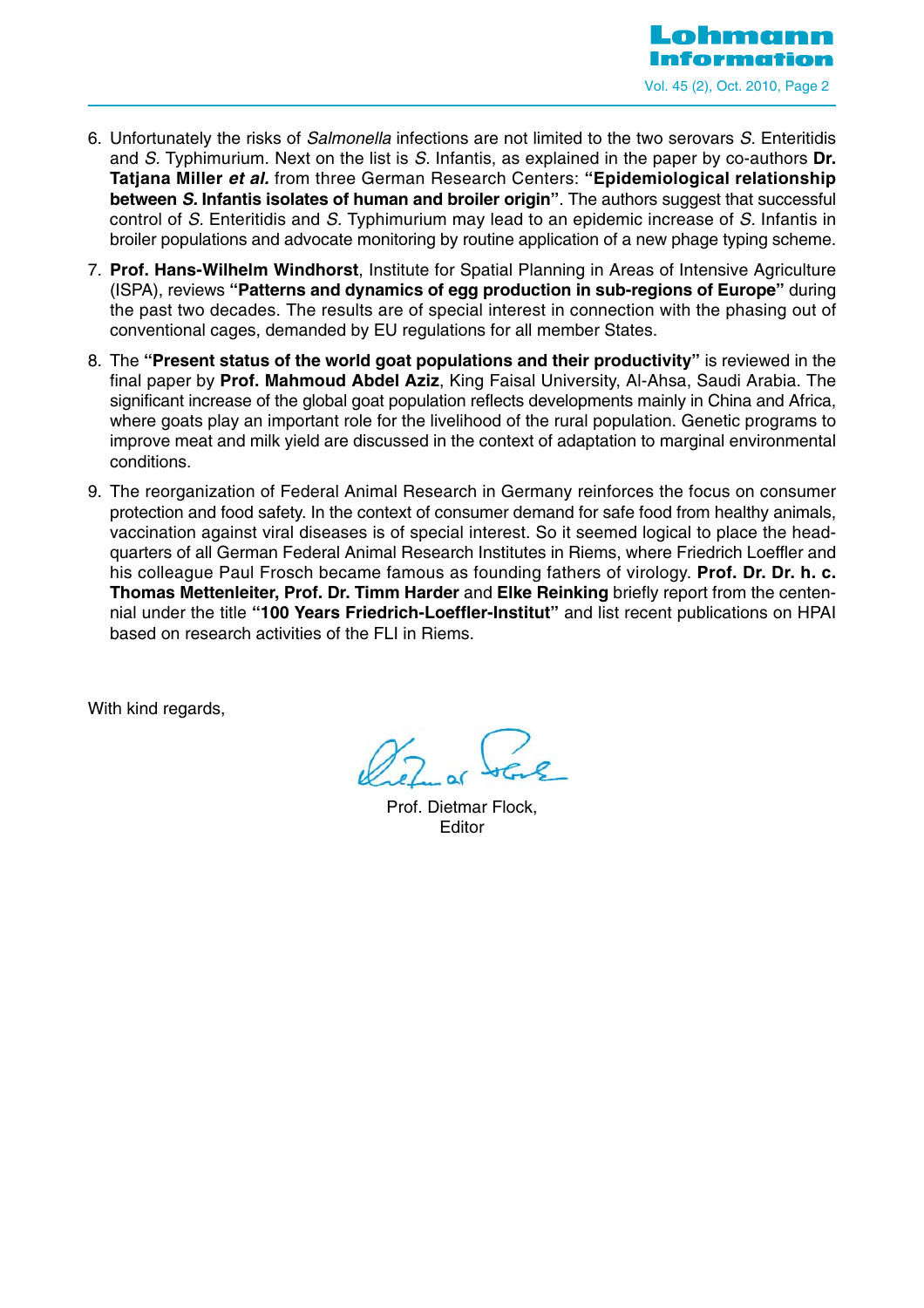

## **The role of livestock production for a growing world population\***

#### **Joachim von Braun, Bonn, Germany**

#### **Introduction**

The science which the participants of this World Congress on Genetics Applied to Livestock Production engage in and the science frontiers they are pushing forward are extremely important to the wellbeing of mankind. Innovative breeding and reproductive technologies in livestock production are as fundamental for global food security as is plant breeding.

This presentation will cover population concerns and food insecurity; production and income issues; consumption; health and nutrition; environment, and the required policy action. As this is a rather wide-ranging set of issues I offer you my two main conclusions:

- a strategy for the global livestock economy that serves world food security requires new technology and adapted consumption behavior and
- a big push to enhance livestock productivity is needed for global food and nutrition security.

## **Populations**

The world population of 2050 will be roughly nine billion. The good news is there will probably be not more than nine billion, but they will eat like twelve billion people would eat today. The human population has more than doubled since 1960. Some domestic animal populations, however, grew more rapidly than people did (figure 1). The World chicken population quintupled since 1960, and is predicted to increase further from currently 19 billion to at least 30 billion by 2015. Numbers of pigs and goats roughly kept up with human population growth, whereas cattle and sheep populations have grown less in numbers than people.

The composition of the world animal herds is changing, and the good news is the herd structure is changing towards better feed efficiency. That explains why there are more chickens and relatively more pigs, but less cattle and sheep. The significant growth of the goat herds seems puzzling, but is an expression of improved wealth of people in some marginal areas of the developing world (graph 1).



\* Keynote address at the 9<sup>th</sup> World Congress on Genetics Applied to Livestock Production, Leipzig, Germany, August 1, 2010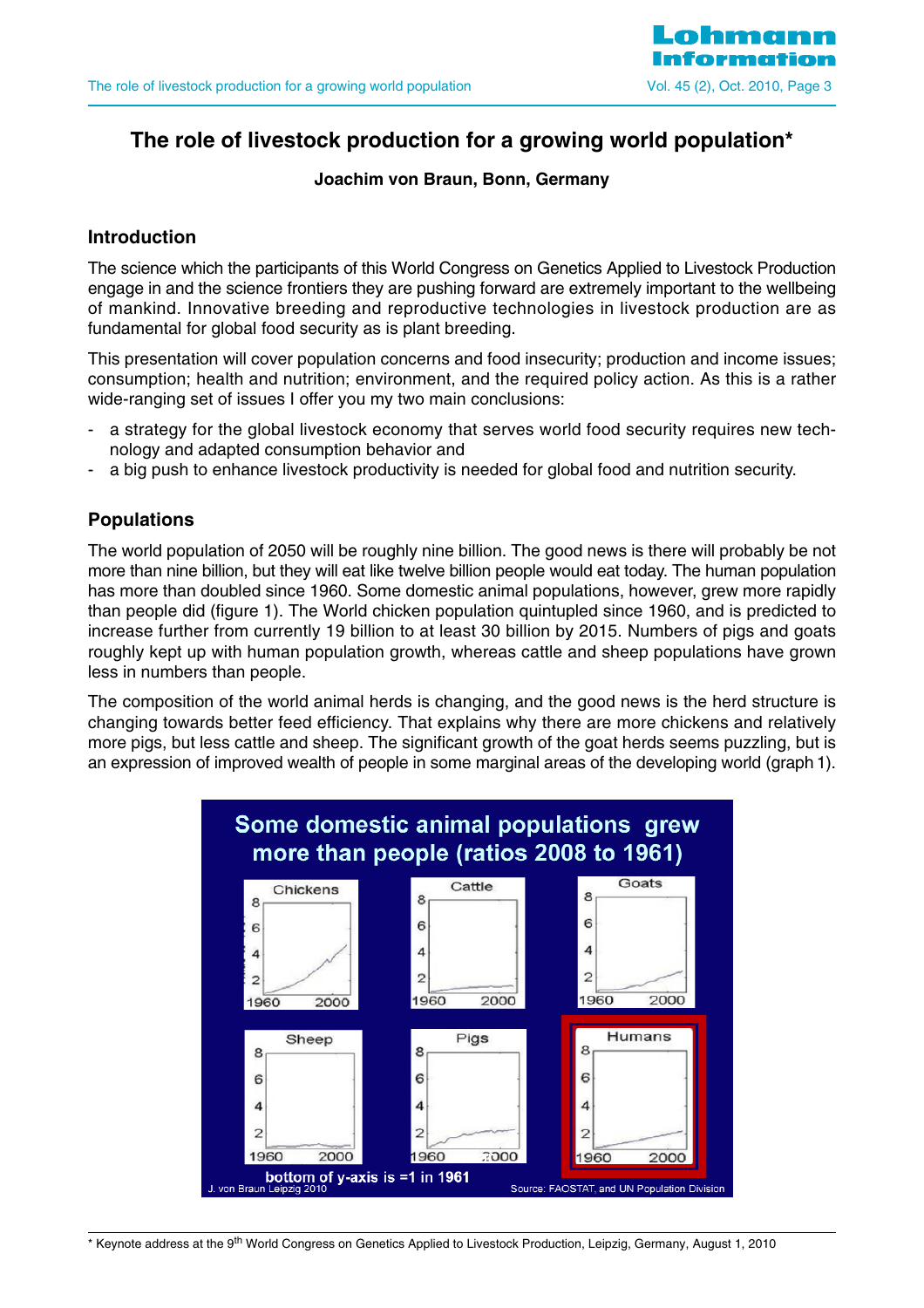

There will not only be more people on the globe, but they will also be more urban and they will be richer and they will demand more water- and land-intensive foods, such as meat, milk and fish. At the same time, it is depressing news that in the last few years hunger has further increased in the world. The absolute number and, in the last two years, even the relative proportions of hungry people have risen. According to recent FAO estimates, the number of undernourished people is about one billion. This estimate refers only to calorie-deficient nutrition, a much larger number suffers from protein and micronutrient-deficiency.

## **Volatility**

The world food system has become more unstable, volatility is an issue that affects all aspects of the agricultural market and production systems. The following graph 2 illustrates that fact through the ups and downs of prices which have occurred over the last two to three years.



The price spikes of 2008 are well remembered in the animal production community. People suffered but also livestock producers suffered because feed was becoming so expensive. The food crisis multiplied the number of poor and hungry people in low income countries. But something in addition happened: as shown in the graph, the frequency of protest, some of them quite violent, increased around the world in the context of the world food price crisis. There were more than 60 such events and several governments toppled over the protests. People don´t put up with an unstable world food system anymore.

## **Production**

Livestock and its inputs are a growing economic sector. The livelihood and income effects of the livestock economy are huge. More than a billion people keep livestock, 60% of rural households do so. It's a major income source of the poor and especially of women in developing countries. The dairy industry in particular, plays a strong role for the livelihood of poor people. The livestock capital as part of the overall agricultural capital amounts to more than a quarter. Land valued at market prices is about half. Livestock capital is therefore a very important element of the overall capital stock of world agriculture.

Meat production is growing fast, especially in the countries of East and Southeast Asia. The growth rates are exponential. Latin America, the Caribbean, and Brazil also play an important role and show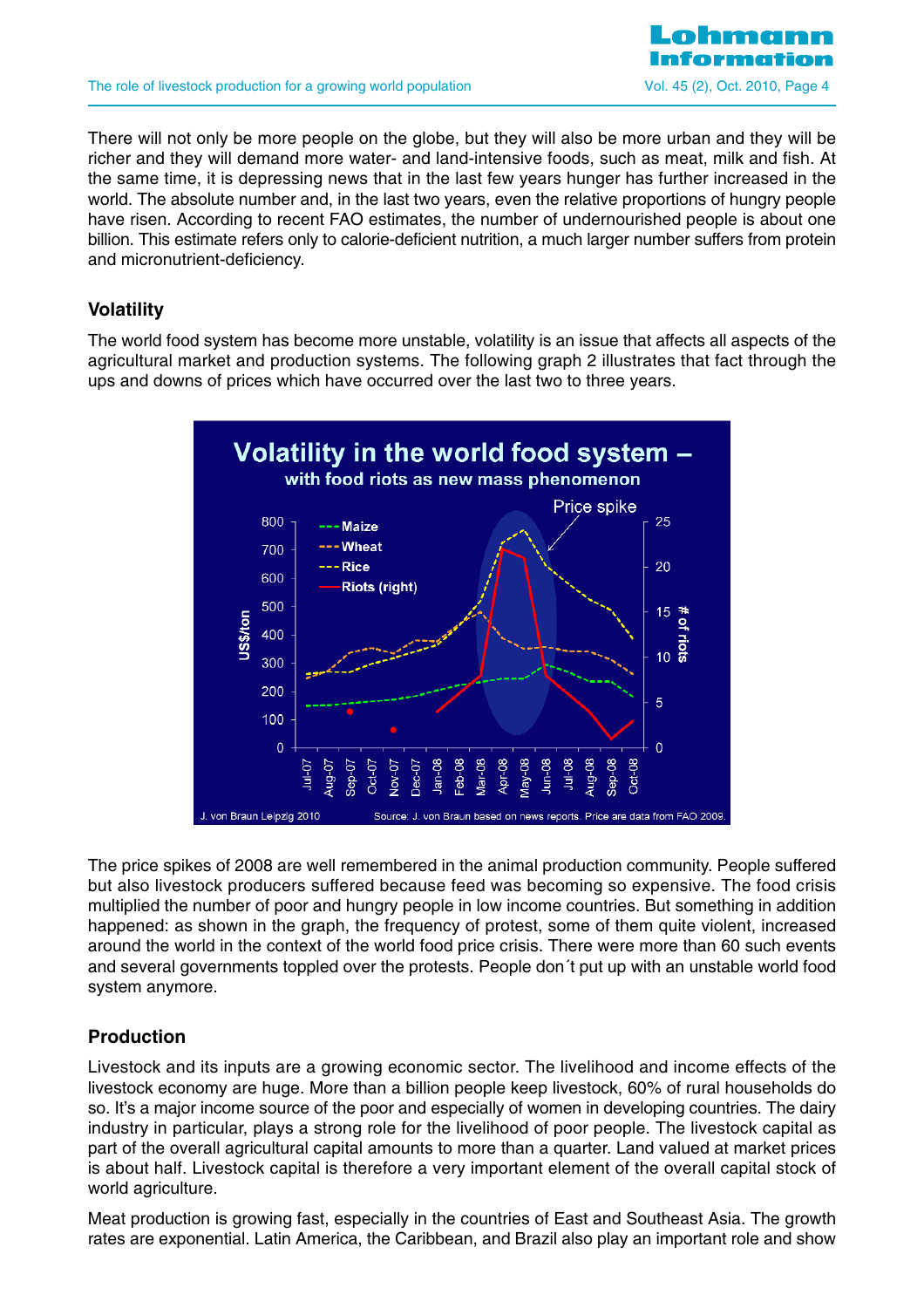a very significant growth in meat production. Milk production did not grow quite so fast. It is mainly India, which drives that global supply upward.

#### **Graphs 3 and 4: Growing production of meat and milk**





There is a lot of debate about the relationship between animal production and water. Some of the debate is rather simplistic, discussing only the water footprint, the virtual use of water through the livestock sector. It is necessary to look deeper into the issue. The implicit use of water for animal production is indeed significant and as climate change will make water availability an increasing problem, the whole livestock production sector needs to become more water-efficient, especially in the world's dry zones. Water availability will change regional comparative advantages even more than in the past.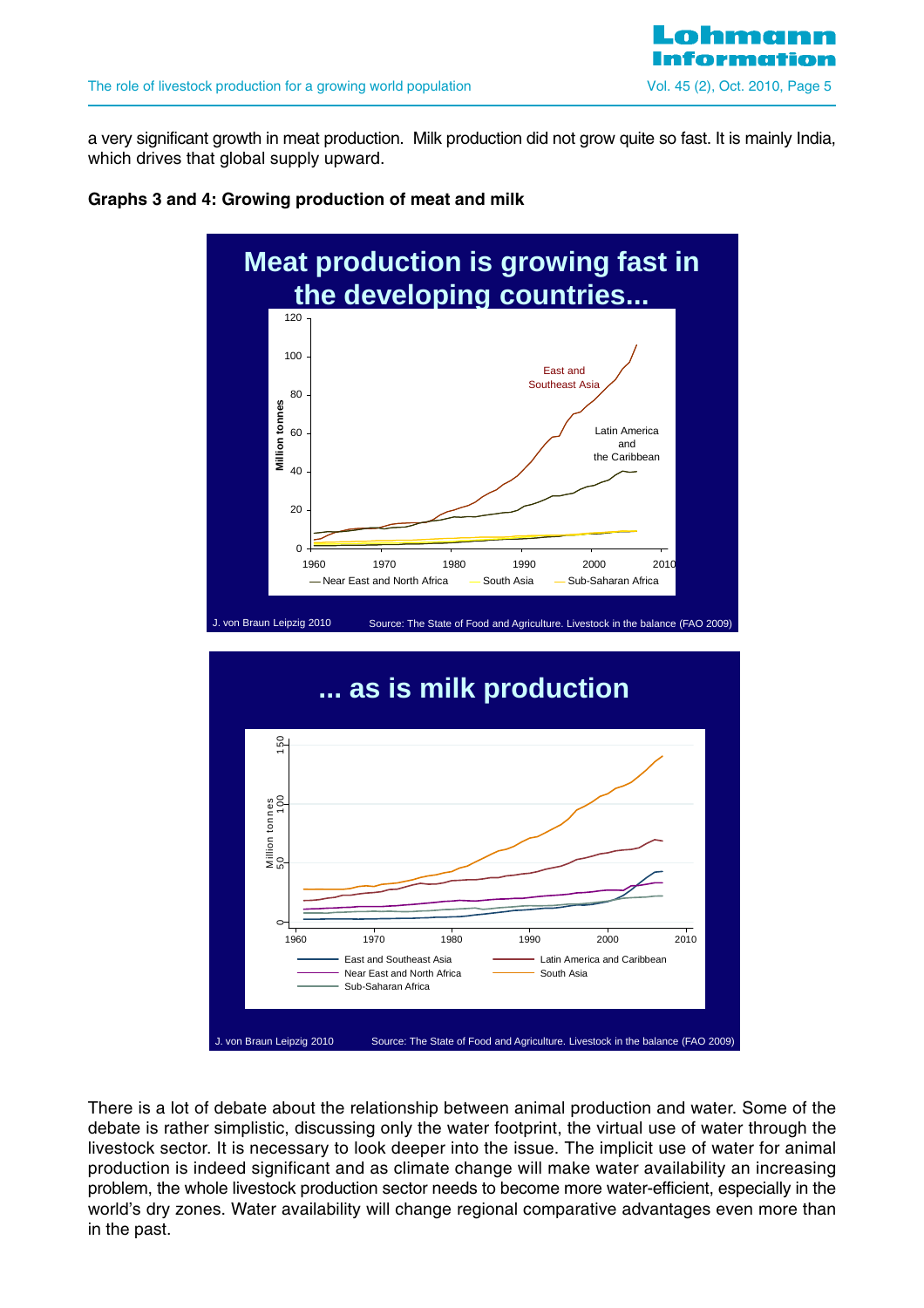

#### **Genetic Resources**

Among the inputs of the livestock economy the genetic resource base is a key one. It's of great value, but assessing that value is not straight forward. First, there is its market value; second, genetic traits have an insurance value (to fend off future risks); third, it also has an intrinsic inheritance value (preserving traditional breeds, developed by our ancestors). The national ownership of the genetic resources is protected by general international law but with it comes responsibility for conservation and for sharing. This Congress includes a session which follows up on the International Conference in 2007 on livestock genetic resources, organized by FAO, which plays a crucial role in that respect.

#### **Demand**

Demand drives the growth of the livestock sector. Not only in the livestock production domains, but generally in agriculture the world is currently in the middle of a paradigm change. Already, many countries shift from a market- and commodity-oriented sector to a food systems concept. Agriculture moves from being supply-driven to a demand-driven sector – focusing on serving consumers, and anticipating what consumers will want in the future. In the context of that paradigm change, agriculture will turn toward a broader concept of "bio-economy". Bio-economy is the cross-cutting economic sector that embraces all the different bio-based raw materials and conversions from biomass to other highly valued materials.

The animal genetic research community will also become more demand-driven and bio-economy oriented in the future. The consumption of animal products will be driven by changes in population size, available family income, relative food prices, taste and preferences. The transformation from traditional markets to complex food systems will continue, not only in developed countries. The consumption curves for the major world food items depicted in graph 5 show a steep upward trend, especially for eggs, meat, gentler for milk. These trends are in contrast with the basic staple foods which are shown at the bottom of the graph, the cereals, the roots and tubers, and potatoes. Animal production is really in the high -growth segment of the world food system compared to the staple food sector. Meat consumption per capita is also approaching similar levels across the world.

As illustrated in graph 6, where per capita meat consumption is plotted against per capita income for different countries, meat consumption is income-driven up to a very high point and the world is far from reaching that point. One can guess how long it will take to reach that income level. The desired meat consumption - given today's consumption behavior - will require at least a doubling of per capita meat supply once the world has reached these income levels, which may happen within this century.

Consumer reaction to increasing meat prices is generally strong. A recent review looking across more than 400 studies of the price elasticity of meat shows that a 1% increase in prices presses meat demand down by 0.5 %. That's a very important issue to keep in mind because pricing and taxation of meat would reduce demand. If we run into supply constraints and prices go up, consumers will react promptly and the poor will have to respond stronger with consumption reduction than the rich, because of income constraints.

#### **Taste**

Eating meat and drinking milk has deep roots in human evolution and culture. The question if people will change their taste is a very important one for the sustainability of the livestock economy and of the agricultural system. An interesting fact is that over the last few decades the prices of fruits, vegetables and bakery products, especially of fruits, vegetables and pulses, have increased more than for animal products. So, relatively speaking, animal food has become cheaper. Therefore, consumers shift more and more to animal products, which may lead to obesity and health problems. There has been a lively debate among policy makers and economists about how to correct this problem. Price policy, for instance a meat tax, and a fat tax, have been discussed, for instance at the World Health Organization.

The diversity of taste is still large: For more than a billion people consumption of pig meat is forbidden, but in the Chinese language pig means home, and pig meat is happily consumed if the price is right. Around the world different attitudes drive human behavior and are enshrined in their culture. Apparently it is easier to increase the efficiency of animal production than to change consumption behavior.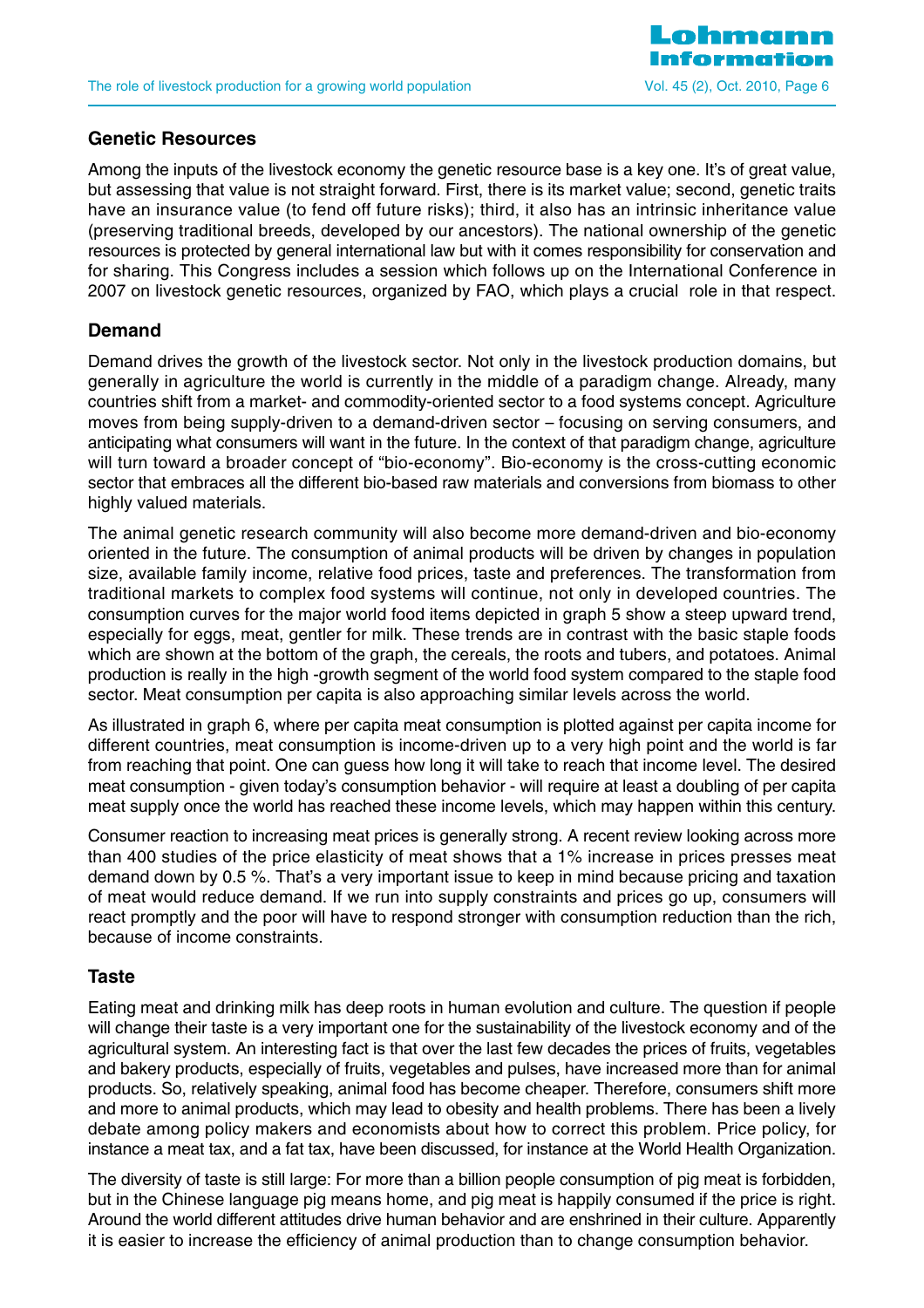#### **Graph 5: Increasing consumption of animal products, compared to cereals and roots**



## **People´s and Animal's Health**

People´s and animals´ health are linked and must improve together. These are complex issues. They call for more research on zoonotic diseases, antibiotic resistance, excess consumption of livestock products, and children's nutrition and meat consumption. Regarding the latter issue, there is some exciting new research from the nutrition community: Animals contribute not only significant shares of calories but also of healthy diet ingredients to human consumption, and there is a connection between meat and children's diet which helps to improve cognitive function and initiative.

Results of the first randomized trial on the effects of incremental meat consumption among school children in twelve schools in Kenya are published by Neumann et al (2007) in the Journal of Nutrition (J. Nutr.137:1119–1123, 2007). All children received the same calories, but the composition of their diet was different to compare the effects of supplementation with either more milk or more meat or more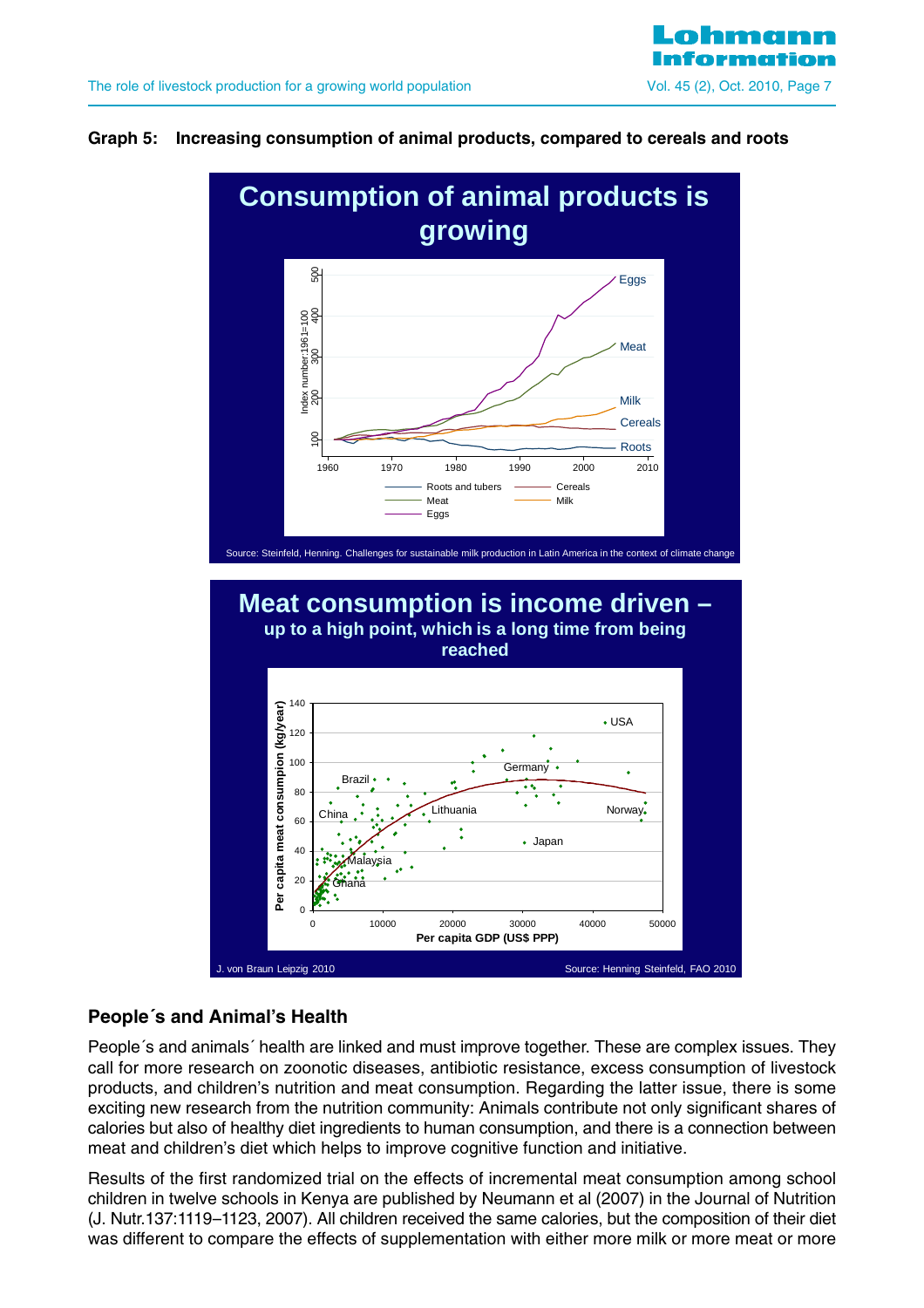

fat. The meat group showed the steepest increase in cognitive functions, in learning abilities and achievements. The meat group also showed the largest nutritional impact on the children with respect to the time they were able to spend on high-level physical activity and on their leadership behavior. There is something to meat which is difficult to substitute, a calorie is not a calorie; a protein is not a protein. When talking about meat and health one must not only look at the downsides of excessive meat consumption but also at the upside of increased shares of meat in the diets of the poor.

## **Environmental Footprints**

The environmental and greenhouse gas footprints in the context of livestock production need to be addressed too. Climate change and greenhouse gases make matters more complex when developing an efficient and sustainable strategy for the animal production sector. Ways must be found to reduce livestock emissions along the whole food value chain, not just a trick here or there. Emissions from feed production, emissions from livestock rearing and from processing and transport should be decreased significantly. A particularly important aspect is the emissions from feed production, namely the indirect land use effects of the animal production sector, pushing at rainforest use and conversion of pastures. Of prime importance, however, is productivity. Comparing the greenhouse gas emission per kg of milk, in Western Europe with Sub-Saharan Africa and South Asia, shows that productivity and efficiency increases are environment-friendly, which is often overlooked (see graph 7 below).



#### **Ethics**

Consumers are demanding and not always easy to please when it comes to food quality. Global consumers of animal products want their food to be: (1) affordable, (2) healthy, (3) nutritious, (4) safe, (5) environmentally friendly, (6) culturally acceptable and (7) fair to the animals. Rich and poor consumers value each of these criteria differently. Animal production therefore needs to pay attention to ethics, economics, science, and communication. Ethics in food and agriculture must facilitate actions to end hunger and malnutrition of people, but it must also respect the wellbeing of the animals. Animal science must engage in two ethical problems. First, when there is no general understanding of what is ethical then it is largely a communications and awareness issue to inform people. Secondly, when there are recognized ethical principles and they are violated, it is an issue of regulations and law. Not all what is scientifically feasible is accepted as ethical, and perhaps the professional community of animal geneticists can learn from the medical profession in ethical issues.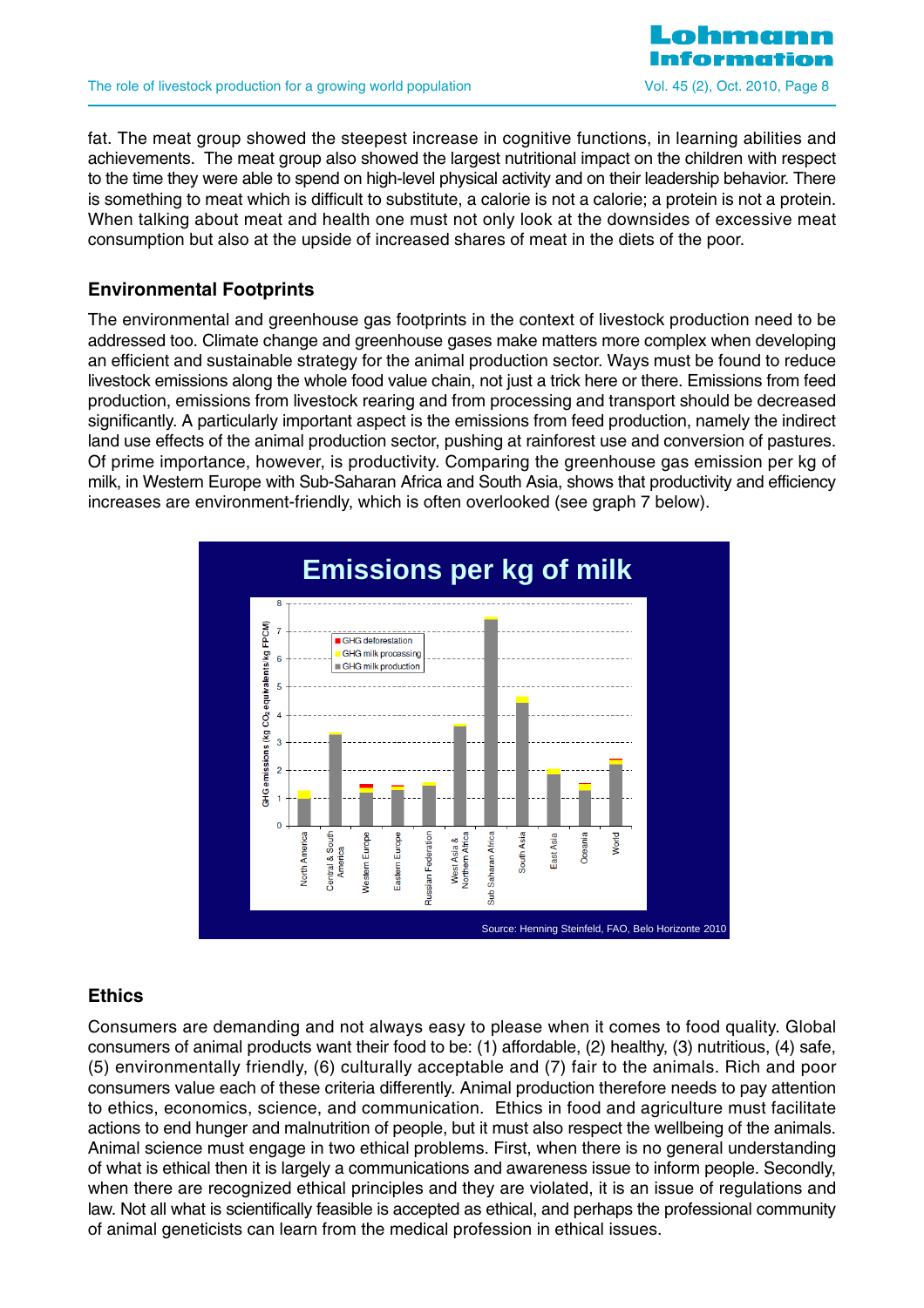

## **Conclusions**

What happens if the science and research investments in agriculture are stagnating? The sad answer is: food and nutrition security will deteriorate further. The science of animal production must continue to push at frontiers in animal genetics: design of breeding programs, genotype-environment interaction, genomic selection, disease resistance and support animal welfare - productivity related tradeoffs. Research on synthetic and hybrid meat and milk products should also be on the agenda. Innovative and new technologies are required in animal production, and communicating the advantages of innovations to farmers and consumers must be an integral part of this. More cooperation among scientists, media, and policy makers is needed to make science communication more effective – not propagandistic advocacy of pro or against innovation.

A strategy for the global livestock economy serving food security requires new technology and changing consumption behavior. A big push to enhance livestock productivity for global food and nutrition security is needed now.

## **Zusammenfassung:**

## **Die Rolle der Tierproduktion für die wachsende Weltbevölkerung**

Die Weltbevölkerung nimmt weiter zu und dürfte im Jahre 2050 etwa 9 Milliarden erreichen. Die Zunahme findet hauptsächlich in Entwicklungsländern statt, wo die gleichzeitig steigende Kaufkraft einer wachsenden Mittelschicht auch die Konsumgewohnheiten verändert. Nimmt man beide Faktoren zusammen, so entspricht der zu erwartende Fleischkonsum dann 12 Milliarden Menschen mit heutigem Durchschnittsverbrauch. Entsprechend muss die Tierproduktion ausgeweitet werden, um dieser Nachfrage gerecht zu werden. Die damit verbundenen Risiken für die Umwelt und die Gesundheit von Menschen und Tieren sind eine Herausforderung für die Wissenschaft und Praxis der Tierproduktion.

Die Produktivität der Tierproduktion hat in den zurückliegenden Jahrzehnten stark zugenommen, sowohl hinsichtlich gesteigerter Leistungen pro Tier wie auch in einer Senkung der Produktionskosten, z.B. in der Milchleistung je Kuh und verbesserter Futterverwertung bei Schweinen und Geflügel. Die Konkurrenz zwischen Tierfutter und Pflanzennahrung für den Menschen wird weiter verschärft durch die Nutzung von Biomasse zur Energiegewinnung.

Die Beherrschung von Gesundheitsrisiken in Tierpopulationen, die globale Kontrolle zoonotischer Erreger und die Minimierung von Rückständen in Nahrungsmitteln tierischen Ursprungs dürften an Bedeutung gewinnen. Klimaveränderungen durch Treibhausgasemissionen von zunehmenden Tierbeständen und geänderter Bodennutzung müssen vermehrt beachtet werden. Gleichzeitig wird der Tierschutz eine größere Rolle spielen und herkömmliche Produktionsmethoden in Frage stellen. Effizientere Tierproduktion bedeutet in aller Regel weniger Umweltbelastung, und moderne Produktionsverfahren bieten höhere Standards für die Sicherheit von Lebensmitteln und Tiergesundheit.

Die Vielfalt der Produktionssysteme ist eine gute Voraussetzung für die weitere Entwicklung. Die Tierhaltung trägt maßgeblich zur Verbesserung der Lebensqualität für die Landbevölkerung in Entwicklungsländern bei. Rund eine Milliarde Menschen halten Tiere, und für 60% der ländlichen Haushalte ist der Verkauf von Tierprodukten eine wichtige Einkommensquelle.

#### **Author's Address**

Prof. Dr. Joachim von Braun Director, Center for Development Research (ZEF) Professor for Economic and Technological Change Rheinische Friedrich-Wilhelms-Universität Walter-Flex-Str. 3 53113 Bonn Germany jvonbraun@uni-bonn.de www.zef.de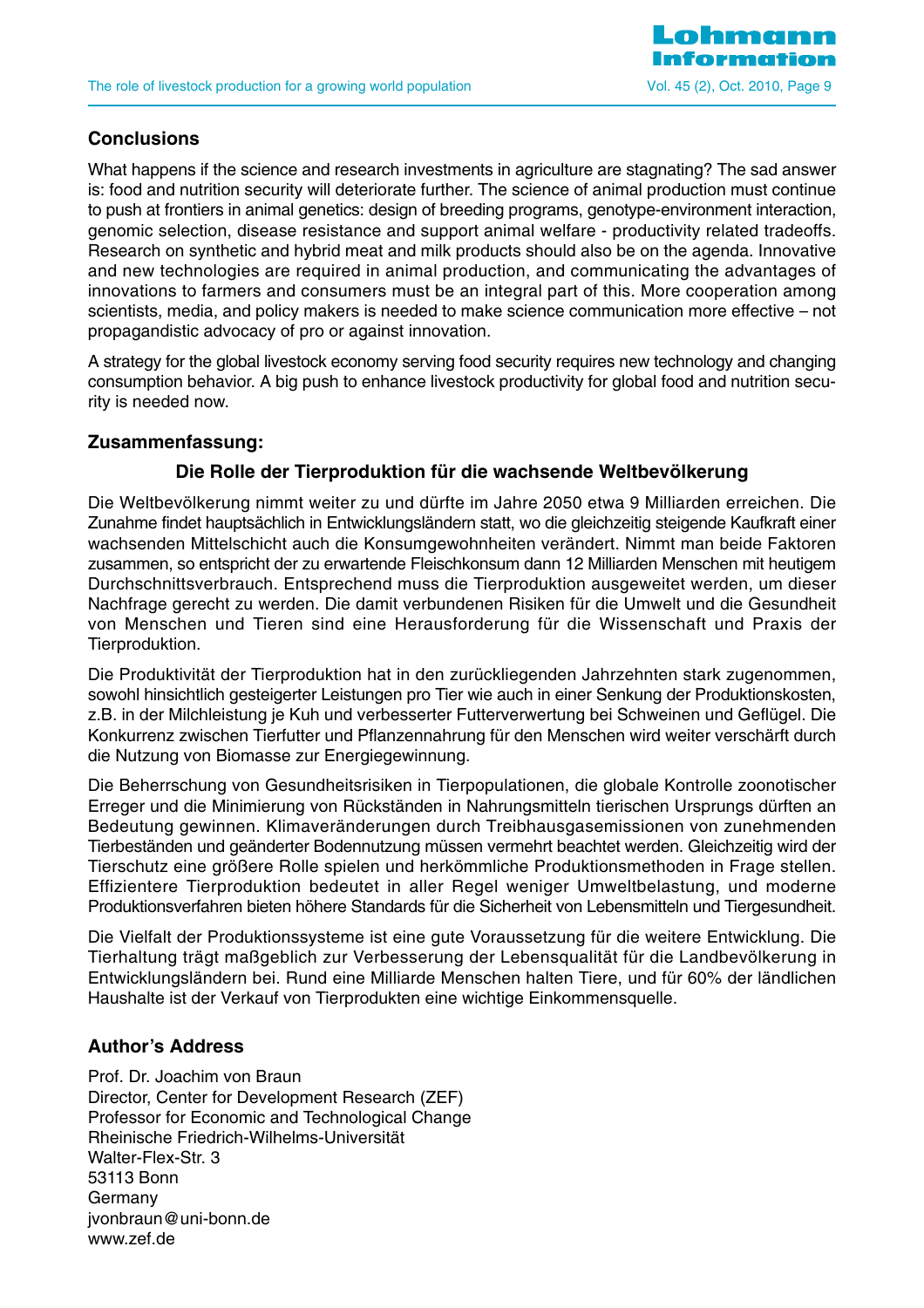

## **European Master in Animal Breeding and Genetics: international collaboration to face future needs**

**J.A.M. van Arendonk<sup>1</sup>, B. Malmfors<sup>2</sup>, E. Verrier<sup>3</sup>, G. Thaller<sup>4</sup>, J. Solkner5, G. Klemetsdal6, and D.E. Lont1**

## **Introduction**

The integrated European Master of Science program in Animal Breeding and Genetics (EMABG) aims to offer high quality international training in its domain. EMABG is developed by a consortium of universities from six EU member countries. In 2007, EMABG was recognized as Erasmus Mundus course by the European Commission which resulted in funding for a period of 5 years. The first group of students started in August 2007. The EMABG aims to provide a European dimension in the knowledge-intensive area of farm animal breeding operating internationally. European animal breeding organisations are world leaders, with global market shares of up to 90%. The success of European breeding owes much to its longstanding close ties with universities and research institutes, fostering the dissemination of knowledge to the farm and individual breeder level. There is an increased need for people with a MSc degree in animal breeding worldwide, but the number of graduates is currently decreasing. The EMABG provides a response to the need for highly qualified graduates, as well as to the need to adapt education systems to the demands of the knowledge society. This paper presents the background and overall objective of EMABG, the content of the MSc program and the experiences of the first years.

## **Background**

Increased demand for a diverse, sustainable and plentiful supply of food at affordable price represents a challenge for agricultural systems. Livestock breeding is at the top of the animal production pyramid and hence defines the quality of all animals used in agriculture. Farm-animal selection has a great impact on farm-animal production as a whole, because the breeding response is cumulative and sustainable. Efficient reproduction techniques, such as artificial insemination, allow genetic improvement to be rapidly disseminated throughout the production chain. Europe has always played an important role in improving the major farm animal species worldwide, but as the 21st century begins, farm animal breeding is at a crossroad.

Opportunities for animal breeding and reproduction stem from the global need for a sustainable increase in food quality and quantity, as well as production efficiency. Food consumption of animal origin is expected to grow by around 7% yearly over the next decade, and to keep rising for the next 15-20 years worldwide. Much of this increase will be in developing countries. Improved quality means safe, healthy food and robust, healthy animals. An improvement in production efficiency can help to reduce the impact of animal production on the environment. The overall objective is to promote breeding of farm animals that is both biologically and economically sustainable, taking into account social responsibility and cultural and regional values.

Breeds of domesticated farm-animal species (including fish) are the primary biological capital for livestock development, food security and sustainable rural development. Indigenous farm animals may appear to produce less than highly specialized exotic breeds, but the indigenous animals are highly productive in their use of local resources and are more sustainable over the long term. Cuttingedge agricultural technology is needed to make best use of local genetic resources, but technology has to be set in local contexts and be applied in ways that recognize the special conditions of poor farmers.

- 
- 
- <sup>4</sup> Christian-Albrechts-Universität, Kiel (Germany)<sup>5</sup> Liniversity of Natural Besources and Applied Lit

<sup>1</sup> Wageningen University, PO Box 338, NL 6700 AH Wageningen (Netherlands)<br>
<sup>2</sup> Swedish University of Agricultural Sciences, Uppsala (Sweden)<br>
<sup>3</sup> AgroParisTech, Paris (France)

<sup>&</sup>lt;sup>5</sup> University of Natural Resources and Applied Life Sciences, Vienna (Austria)

<sup>6</sup> Norwegian University of Life Sciences, Aas (Norway)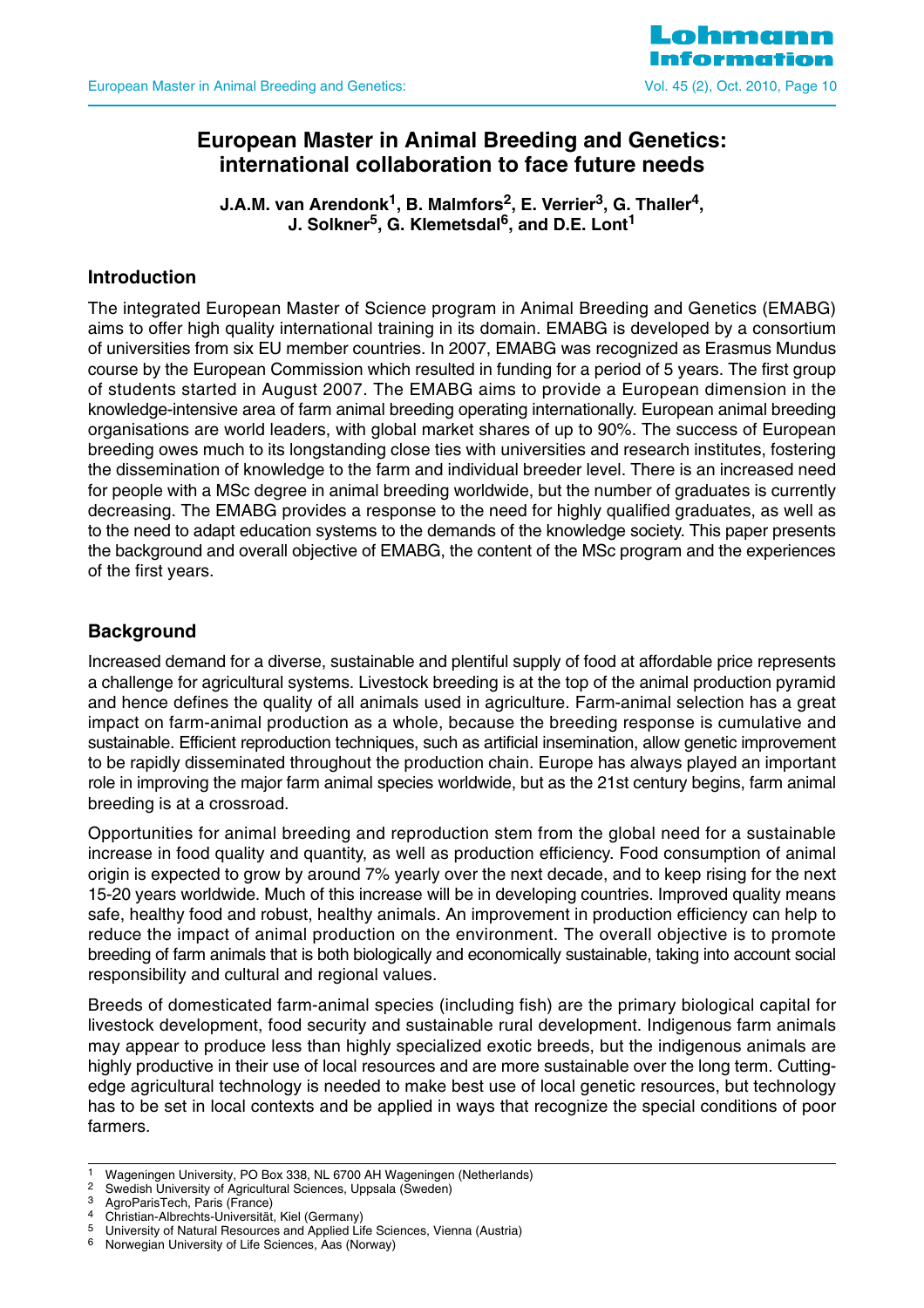To tackle the increasing needs for qualified graduates, six European universities jointly developed the two-year European Master of Science program in Animal Breeding and Genetics (EMABG), implemented as an Erasmus Mundus masters program with EU support, mainly scholarships. The EMABG aims at building capacities in the fields of animal breeding and genetics to meet the following challenges in developed and developing countries:

- 1. increase of livestock and fish production, while preserving the quality of the products and the welfare of animals;
- 2. development of sustainable animal breeding programmes that contribute to improved livelihood of farmers and efficient food chains;
- 3. development of sustainable breeding programmes that contribute to improved health and welfare of companion animals (including populations in zoos and nature reserves);
- 4. preservation of natural resources, especially biodiversity, which become scarcer and scarcer.

The EMABG is based on mobility of people, exchange of experiences among disciplines, and the establishment of a common high quality standard in higher education and training. The consortium brings together a broad range of complementary expertises, not only from the disciplinary or thematic perspective, but also from the experiences in developing countries, where each partner has strong research commitments.

## **Content and organisation of the MSc program**

The scope of the EMABG MSc program is illustrated in Figure 1. The EMABG concentrates on use of quantitative and molecular genetics for animal breeding purposes. This involves a range of species of farm animals (ruminants, pigs, poultry and horses), fish and other aquatic species, companion animals, as well as natural populations (in wild or zoos). For farm animals and aquaculture, the genetic concepts is discussed in a holistic view, considering the role of animal breeding in the production system and the global use of animal genetic resources for agricultural and various society needs. Knowledge on animal breeding and genomics is used on themes such as animal welfare, sustainability, food security, food quality and safety, ecology, as well as other animal functions such as companion and sport.

#### **Figure 1: Scope of the European Master in Animal Breeding and Genetics**



The EMABG is truly international and has many links to global research and to capacity building in developing countries. The expected learning outcomes of EMABG are presented in Table 1. The length of the EMABG is 2 years (120 ETCS). Each student spends the two years of the MSc program at two different participating universities. Two joint courses for all students are organized: an introduction course at the start and a one week summer course between years 1 and 2. EMABG builds on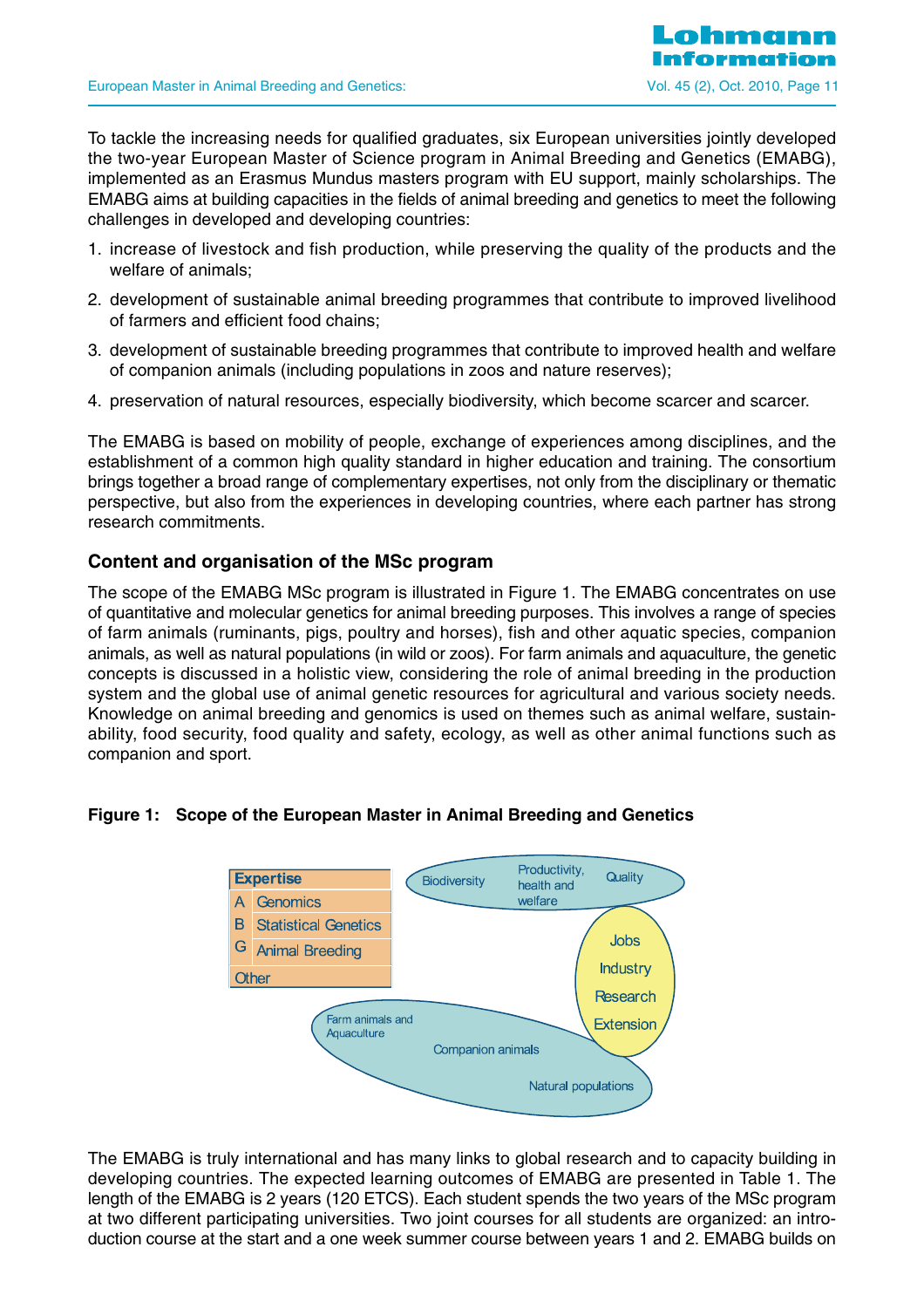existing MSc programs in the participating universities. It consists of required and elective subjects: disciplinary and complementary subjects, problem oriented study, and thesis research. EMABG students follow courses jointly with the university's other students. EMABG offers a tailor-made study plan that meets the needs of the individual student. Coherence and quality of the study plan are discussed and approved by the EMABG study coordinators at the respective universities to ensure that the study plan meets the requirements to award a double degree. Around 20 scholarships are provided yearly. Information about EMABG is available at www.emabg.eu

#### **Table 1: Learning outcomes of EMABG in terms of Dublin descriptors**

| <b>Qualification item</b>                          | <b>Description</b>                                                                                          |
|----------------------------------------------------|-------------------------------------------------------------------------------------------------------------|
| Understands the language of one                    | Capable of understanding other disciplines and of placing own                                               |
| or more disciplines                                | discipline within a multidisciplinary framework                                                             |
| Capable of conducting research                     | Can do research independently and use the correct instruments                                               |
| Capable of designing solutions                     | Can define problems, collect information and design solutions                                               |
| (analyse and combine knowledge)                    | independently                                                                                               |
| Has a scientific approach                          | Knows about current debates in scientific practice, can critically<br>analyze theories and document results |
| Is aware of the international                      | Can operate independently in an international context (in terms                                             |
| context                                            | of both content and social-cultural aspects)                                                                |
| Is aware of the social context of                  | Integrates the social consequences of developments into the                                                 |
| problems/dilemmas                                  | work and takes a stand as an expert                                                                         |
| Is competent in collaborating and<br>communicating | Is able to debate and to function as team leader                                                            |

## **Participation**

In the first year, we received 240 applications. After the selection procedure, 24 students started the program in August 2007. In subsequent years, the number of applications increased to over 300 in 2010. The number of students that started the program has varied between 22 and 25. The students originate from 33 countries mostly from Africa and Asia (Figure 2). However, we have observed a slight increase in participation of EU students, a trend that is expected also in coming years due to availability of scholarships for EU students. In 2009, 23 students successfully completed EMABG and found a job soon after. A relatively large proportion obtained a research or PhD position within or outside the EU (Figure 2).

So far, students enrolled in EMABG have been highly motivated in their studies, and overall their study results have been very good. Most of the students are very pleased with their EMABG studies. The students stay in close contact with each others and also with the regular university students. The joint EMABG events, i.e. introduction course, summer course between the two years and a joint graduation ceremony are important for connecting the students, as well as the EMABG universities. Already the first batch of students formed an EMABG student union and an alumni network. Minor difficulties to mention are coping with the differing formal requirements between universities.

An important positive effect of EMABG is that it contributes to internationalization of the regular teaching at the participating universities, meaning also that interest and understanding of international issues increase among the national students of that university. EMABG also leads to increased contacts between the participating universities, and enhance the profile and visibility of higher education in the European Union.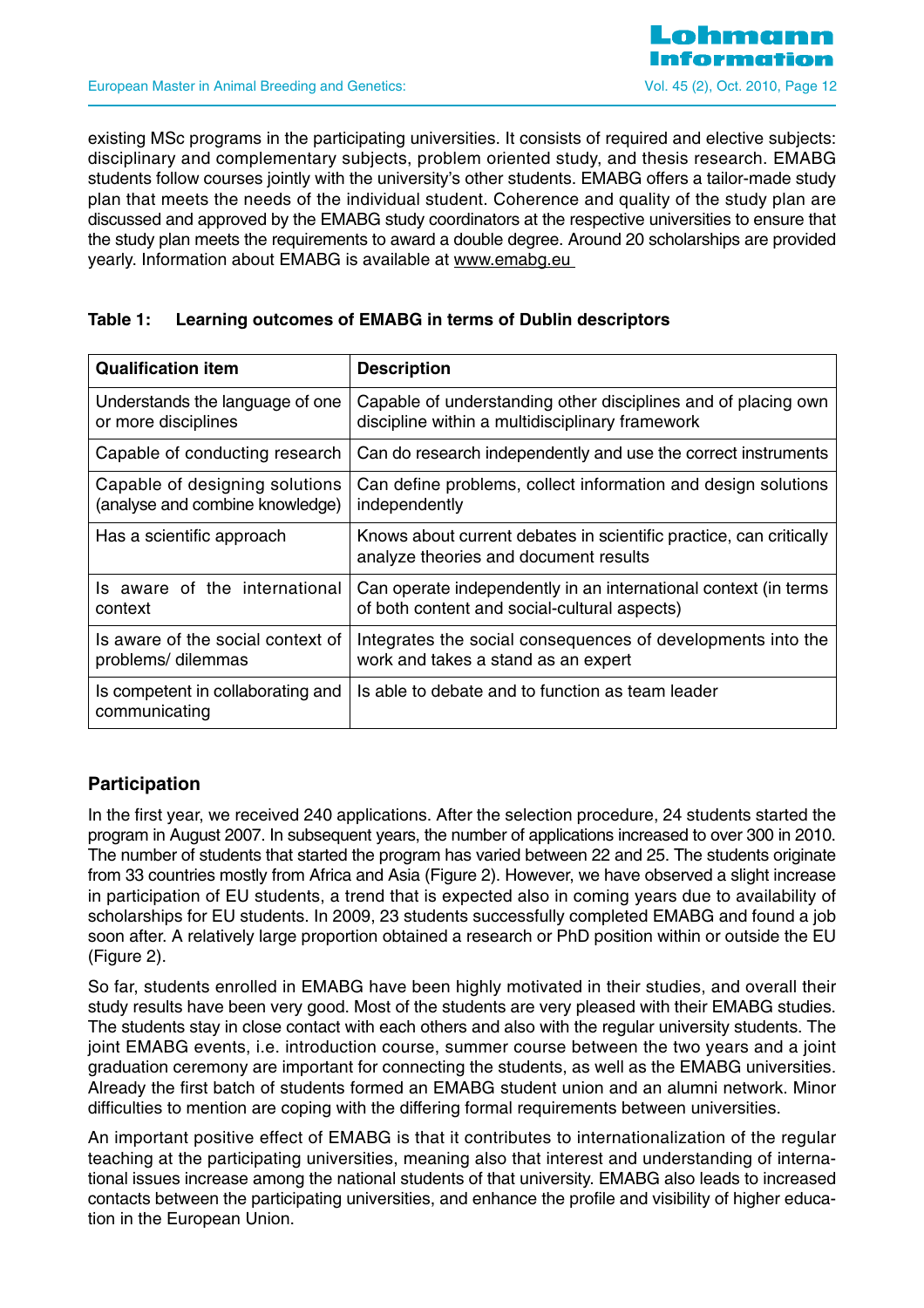

#### **Figure 2: Continent of origin of students that started EMABG between 2007 and 2009 and overview of jobs of students that graduated in 2009**



## **Summary**

The European Master in Animal Breeding and Genetics (EMABG) is a two-year MSc program provided by six EU university groups with an active training and research program in the field of animal breeding and genetics. The EMABG is a response to the need of highly qualified graduates in the internationally operating area of breeding farm animals and fish, and animals for other purposes. The EMABG is recognized by the European Union as an Erasmus Mundus MSc program for a five-year period and started in August 2007 with a group of 24 non-EU students. The students conduct the major part of their training at two of the participating universities, and also gather for joint EMABG events. Successful students are awarded two national masters degrees (double degree).

## **Zusammenfassung**

## **Europäischer MS Studiengang in Tierzucht und Nutztiergenetik**

Der Masterstudiengang 'European Master in Animal Breeding and Genetics (EMABG)' umfasst zwei Jahre und geht auf eine Initiative von sechs Universitäten innerhalb der EU zurück. Er beinhaltet ein aktives Studien- und Forschungsprogramm auf dem Gebiet der Tierzucht und Nutztiergenetik. Der EMABG-Studiengang wurde implementiert, um die Nachfrage nach hochqualifizierten Studienabgängern im internationalen Sektor der Zucht von Nutztieren, Fischen und anderen Tierarten zu befriedigen. EMABG wurde von der Europäischen Union als ein Erasmus-Mundus Masterprogramm für einen Zeitraum von 5 Jahren genehmigt und startete im August 2007 mit der ersten Gruppe von 24 Studenten aus Ländern außerhalb der EU. Die Studenten absolvieren den größten Teil des Studiums an zwei Partneruniversitäten und treffen sich darüber hinaus bei gemeinsamen Veranstaltungen im Rahmen des EMABG-Programms. Studenten, die das Programm erfolgreich absolvieren, erhalten zwei nationale Masterabschlüsse (double degree).

#### **Reference**

Scholarships for participating in EMABG: see www.emabg.eu

#### **Acknowledgement**

We gratefully acknowledge the financial contribution from the Erasmus Mundus program of the European Commission.

#### **Corresponding author:**

Prof. Johan van Arendonk Wageningen University, PO Box 338 6700 AH Wageningen, Netherlands e-mail: johan.vanarendonk@wur.nl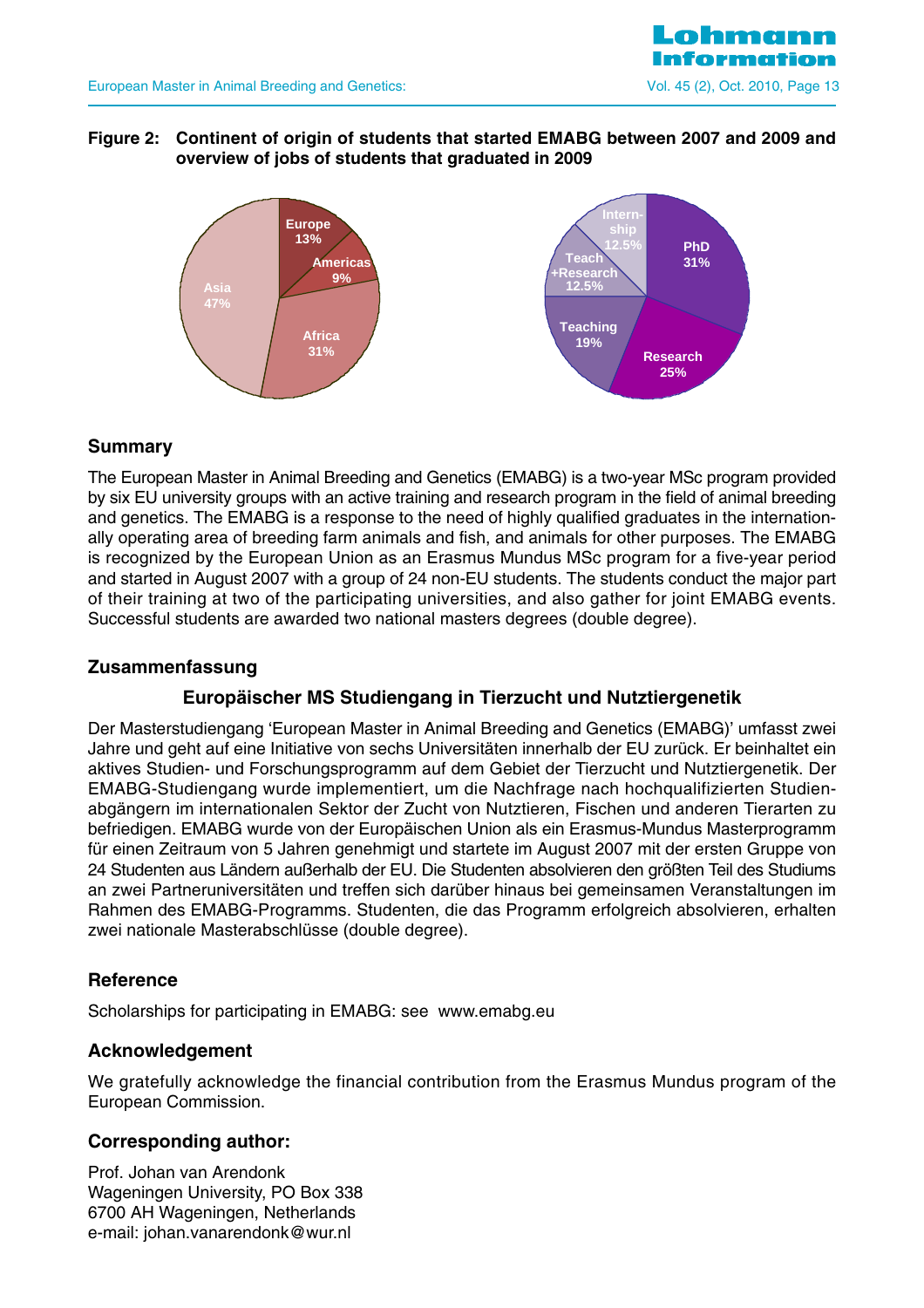

## **Selection of laying hens for improved consistency of excreta**

#### **W. Icken and R. Preisinger, Cuxhaven, Germany**

## **Introduction**

Ammonia ( $NH<sub>3</sub>$ ) emission is a major concern for the poultry industry, including laying hens. KLING and QUARLES (1974), CARLILE (1984) as well as DEATON et al. (1984) showed that excessive levels of  $NH<sub>3</sub>$  may adversely affect health and production by contributing to corneal ulcers, decreased lung function, lower egg production and reduced body weight gains. As a more general problem, it is of environmental concern as an aerial pollutant in closed houses and exhaust ammonia to the environment.

In commercial cage systems, the widely used ventilation of the manure belt reduces the problematic ammonia emission effectively. The ventilation immediately dries the manure and the NH3 emission is minimized. In floor housing systems, however, ventilated manure belts are uncommon because of relatively high cost, and not possible for free-range systems. Therefore, feed specialists as ROBERTS et al. (2007) and POTTGÜTER (2008) investigated the influence of feeding fibre enhanced diets on the dry matter content of laying hen excreta and ammonia emission. The more exact method to determine moisture content applied by de Verdal et al. (2010) is not considered as practical for large numbers of hens in a commercial breeding program.

The objective of the current study was to determine whether individual differences can be determined subjectively with sufficient accuracy to serve as basis for genetic selection as a long-term approach to minimize environmental pollution. Individual observations on the consistency of the droppings of fully pedigreed hens in individual cages were collected and analyzed together with the conventional performance traits to estimate genetic parameters.

#### **Material and methods**

The weekly individually taken droppings of 9,194 White Leghorn hens of 5 LSL strains, housed in two identical single cage houses, was scored in regard to their dry matter content. A subjective score ranging from 1 (wet, < 40 % DM) to 5 (dry, > 60 % DM) was used to assess the manure of each hen in three subsequent weeks. All data were recorded by the same person, one house per day. From all hens the full pedigree is known. Performance data include egg number, daily feed intake, egg weight, shell breaking strength and body weight. During the observation period the hens' age ranged from 41 to 46 weeks.

Fixed effects as house, tier and week of observation on the individual manure score and repeatability of the manure score were estimated for each strain with the procedure MIXED of the statistics program SAS.

## **Model 1:**

 $Y_{iiklm} = \mu + HS_i + TR_i + RN_k + a_l + e_{iiklm}$  $Y_{iiklm}$  = individual observation for each trait per record number<sub>kl</sub> and animal  $\mu$  = overall mean  $HS_i$  = fixed effect house<sub>i</sub><br>TR<sub>i</sub> = fixed effect tier<sub>i</sub>  $TR_j$  = fixed effect tier <br> $RN_{kl}$  = fixed effect recc = fixed effect record number  $a<sub>l</sub>$  = random effect animal  $e_{ijklm}$  = random error

The average manure score per hen across the three observation weeks was used to study correlations with feed intake, body weight, egg production, egg weight and shell breaking strength.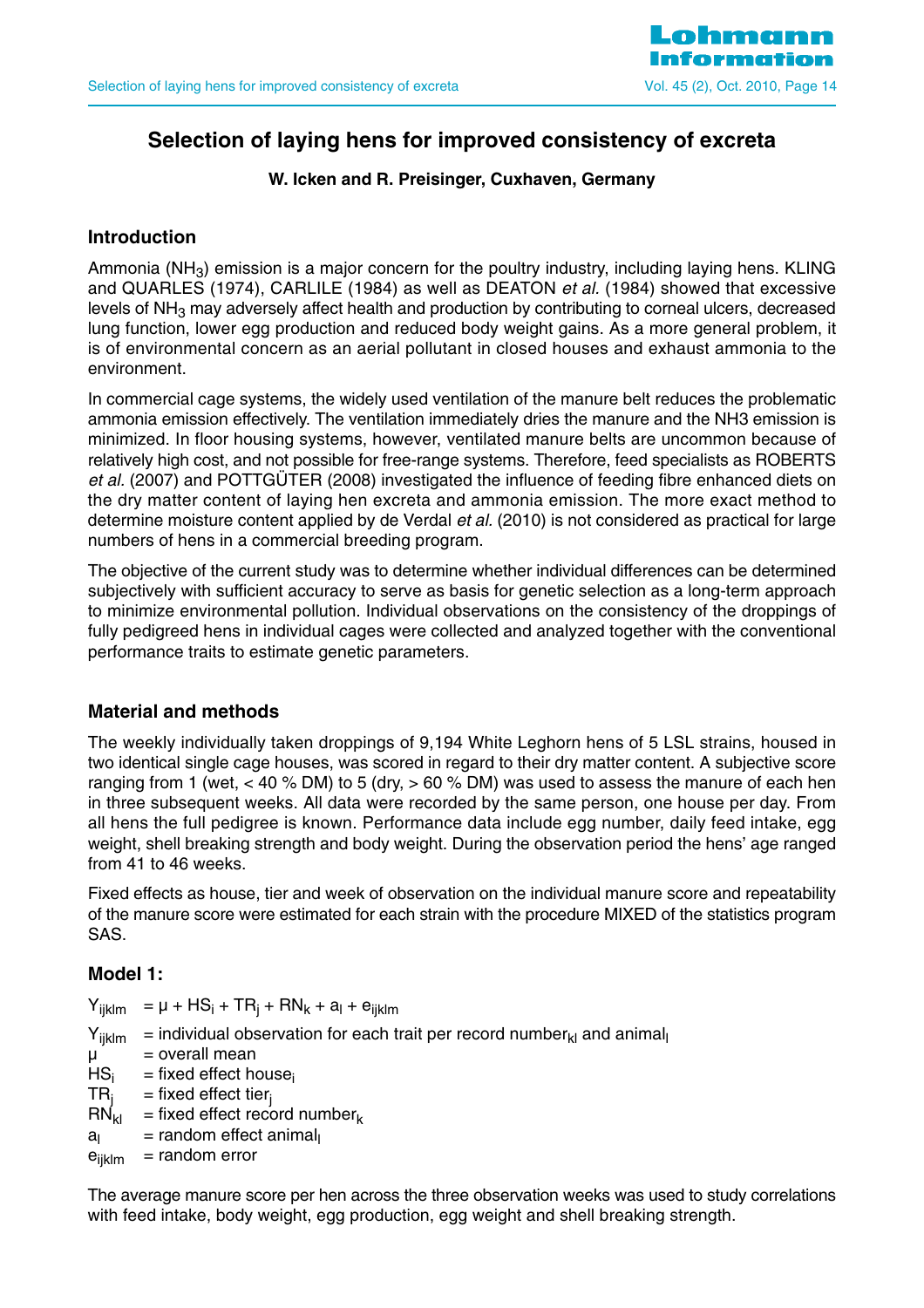

Heritabilities and genetic correlations were estimated with the software package VCE 4 (GROENEVELD, 1998), using the following model 2:

#### **Model 2:**

 $Y_{iiklm} = \mu + HS_i + TR_i + a_k + e_{iikl}$ 

- $Y_{ijkl}$  = individual observation for the corresponding trait per animal<sub>k</sub>
- $\mu$  = overall mean
- $HS_i$  = fixed effect house<sub>i</sub><br>TR<sub>i</sub> = fixed effect tier<sub>i</sub>
- $=$  fixed effect tier<sub>i</sub>
- $a_k$  = additive genetic effect animal<sub>k</sub>
- $e_{ijkl}$  = random error

## **Results and Discussion**

The distribution of the recorded scores was concentrated on a dry matter content between 40 % and 60 % (scores 2, 3 and 4). Extremely wet or dry manure, with a dry matter content of less than 40 % or more than 60 %, were observed on less than 5 % of the hens. In the past PREISINGER *et al.* (1994) measured much lower and more wide spread dry matter contents for laying hens' manure. In his study the lowest dry matter content was on an average of 15 %, the highest with 65 % almost similar to this investigation and to results of STEFFENS et al. (2010). They published results from laboratory LUFA Nordwest obtained in 2008, where the dry matter content of laying hens' manure varied between 38 and 66 %.

The repeatabilities for the three weekly manure scores per hen were estimated with model 1 and are shown in table 1. With the exception of strain A, the house, tier and record number had a highly significant effect on the manure score. Within these three fixed effects the highest F-value and therefore the most important effect came up to the record number in three of the five tested strains, followed by the effect house. Only 766 hens belong to strain A, which were all housed in the same tier and therefore no effect was measurable. The repeatabilities were similar for all 5 strains, ranging from  $\omega^2$  = 0.21 to 0.29.

| strain | number of hens | $\omega^2$ | fixed effect  | <b>F-value</b> | level of significance |
|--------|----------------|------------|---------------|----------------|-----------------------|
|        |                |            | house         | 74.9           | $***$                 |
| A      | 766            | 0.21       | tier          |                |                       |
|        |                |            | recording day | 1.5            | n.s.                  |
|        |                |            | house         | 150.1          | $***$                 |
| B      | 2318           | 0.25       | tier          | 92.0           | $***$                 |
|        |                |            | recording day | 252.6          | $***$                 |
|        |                |            | house         | 131.5          | $***$                 |
| C      | 1444           | 0.27       | tier          | 80.5           | $***$                 |
|        |                |            | recording day | 219.7          | $***$                 |
|        |                |            | house         | 126.4          | $***$                 |
| D      | 2306           | 0.29       | tier          | 47.0           | $***$                 |
|        |                |            | recording day | 467.7          | $***$                 |
|        |                |            | house         | 221.7          | $***$                 |
| E      | 2282           | 0.24       | tier          | 4.6            | $***$                 |
|        |                |            | recording day | 202.6          | $***$                 |

#### **Table 1: Repeatabilities (**ω**²) and significance of fixed effects for the manure score.**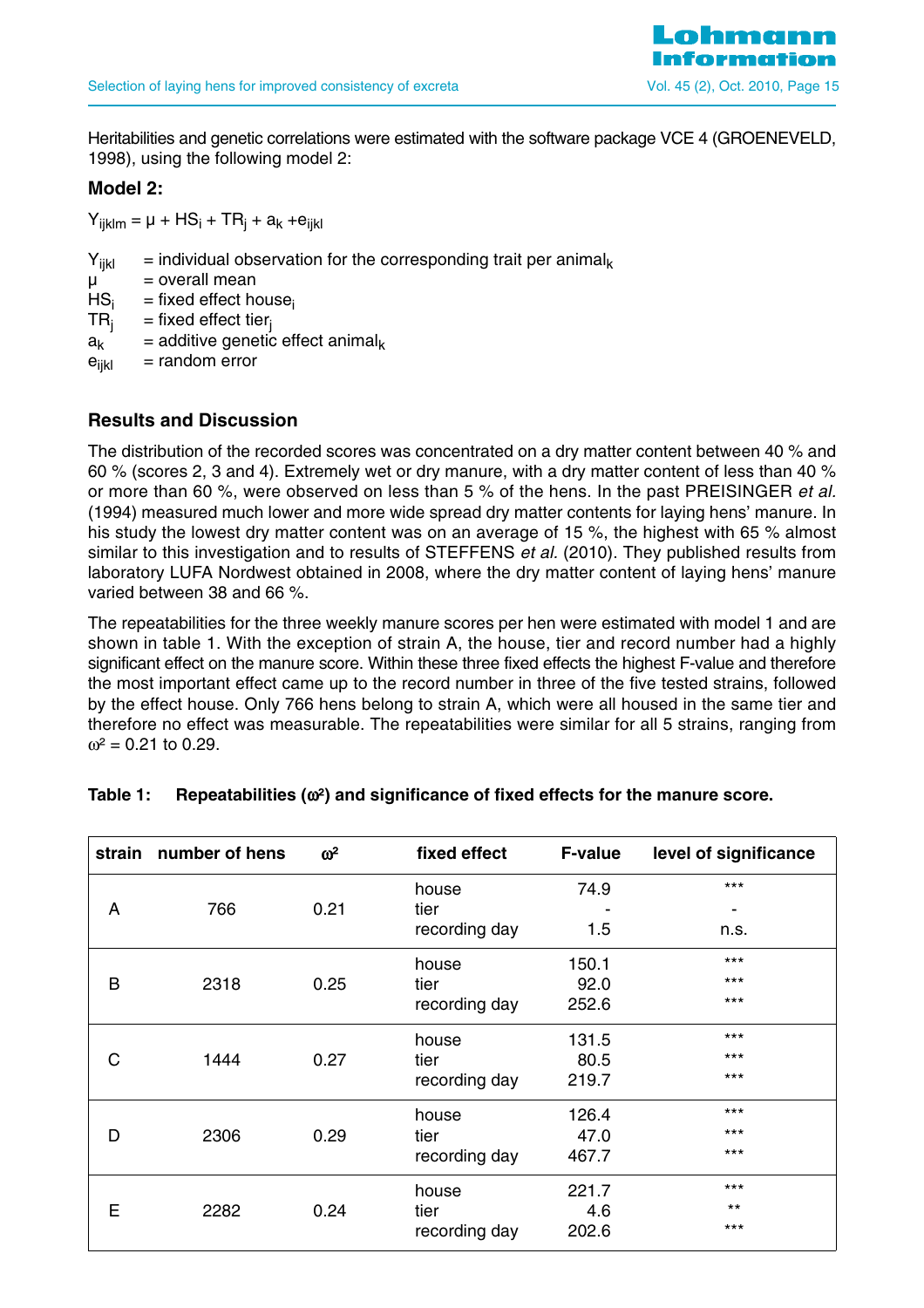The performance traits feed intake, body weight, egg number at peak production and egg weight had a highly significant influence on the average manure score per hen. Early egg production also had a significant effect, with an error probability of  $p<0.01$ . No significant influence on the manure score could be found for shell breaking strength. The average manure score was lower for all strains in house 2, i.e. the droppings appeared wetter than in house 1. A negative trend in the dry matter content was additionally recorded from hens which were housed in the lowest tiers to the top tiers. The estimated Least-Squares-Mean score for manure consistency decreased from 3.1 to 2.8, which refer to more wet droppings in the upper than in the lower level. Differences between strains were found in this study as in a publication of LEENSTRA and PIT (1990). The analysis of variance showed that strain A had the driest, strain E the wettest manure.

The classified feed intake, body weight, egg number and egg weight also showed differences in the Least-Squares-Means for the average manure score per hen. Hens with a daily feed intake between 95g to 120g had the driest manure. A comparison of different body weight classes showed a negative relation to the average manure score. The higher the body weight, the lower the dry matter content. A desirable positive correlation was found between dryness of excreta and egg production, while larger eggs appeared to be associated with wetter manure.

With slight exceptions these described relations were confirmed by the estimated phenotypic and genetic correlations. Table 2 shows the genetic correlations between the performance traits and the manure score for each strain. Whereas the genetic correlation to the breaking strength highly varied from  $r_{\alpha}$  = +0.25 to  $r_{\alpha}$  = -0.26 between the analysed strains, the correlation to the traits feed intake, body weight, egg number at peak production and egg weight tend with exception of strain C always in the same direction. Therefore, the estimated genetic correlations not only confirm the results of the previous variance analysis, but also the conclusions of a study of LEENSTRA et al. (1992). Hens with dryer manure eat less feed, have a lower body weight, lay more eggs, especially at peak production and their eggs are smaller. Together with heritabilities that are in accordance to table 2 on a medium level for the manure score ( $h^2 = 0.14$  to  $h^2 = 0.36$ ), it is possible to consider the texture of manure in a selection program for layers.

| strain            |                | A        |                | в       |                |         |                | D       |                | E       |
|-------------------|----------------|----------|----------------|---------|----------------|---------|----------------|---------|----------------|---------|
| trait             | h <sup>2</sup> | rg       | h <sup>2</sup> | rg      | h <sup>2</sup> | rg      | h <sup>2</sup> | rg      | h <sup>2</sup> | rg      |
| manure score      | 0.14           |          | 0.36           |         | 0.25           |         | 0.24           |         | 0.22           |         |
| feed intake       | 0.30           | $-0.44$  | 0.43           | $-0.50$ | 0.21           | $+0.11$ | 0.22           | $-0.21$ | 0.19           | $-0.23$ |
| body weight       | 0.72           | $-0.10$  | 0.71           | $-0.50$ | 0.68           | $+0.01$ | 0.60           | $-0.20$ | 0.66           | $-0.23$ |
| egg number early  | 0.24           | $+0.74$  | 0.41           | $+0.24$ | 0.36           | $+0.00$ | 0.47           | $-0.22$ | 0.47           | $-0.10$ |
| peak rate of lay  | 0.18           | $+0.72$  | 0.03           | $+0.04$ | 0.10           | $-0.11$ | 0.04           | $+0.13$ | 0.02           | $+0.23$ |
| egg weight        | 0.68           | $-0.07$  | 0.63           | $-0.33$ | 0.53           | $+0.08$ | 0.73           | $-0.14$ | 0.66           | $-0.12$ |
| breaking strength | 0.37           | $+0.002$ | 0.29           | $-0.26$ | 0.21           | $-0.06$ | 0.30           | $+0.25$ | 0.31           | $-0.02$ |

## **Table 2: Heritabilities for manure score and conventional traits and their genetic correlations to manure score per strain.**

## **Conclusion**

Measuring the actual individual dry matter content of the droppings of large numbers of hens is not technically feasible in commercial breeding programs. Instead, subjective scoring of the dryness of weekly droppings from birds housed in single bird cages was investigated as an indicator trait for water content in the manure for individual hens. Estimated heritabilities in the range of 14 to 36 % for this trait suggest enough genetic variation within lines to expect response from selection, which would be a contribution to more environment friendly egg production. Hens with the desired performance profile, i.e. producing more eggs from less feed, apparently tend to produce drier excreta.With the addition of subjective scored manure-consistency in the selection index a significant sustainable contribution to a more environmental friendly egg production can be achieved.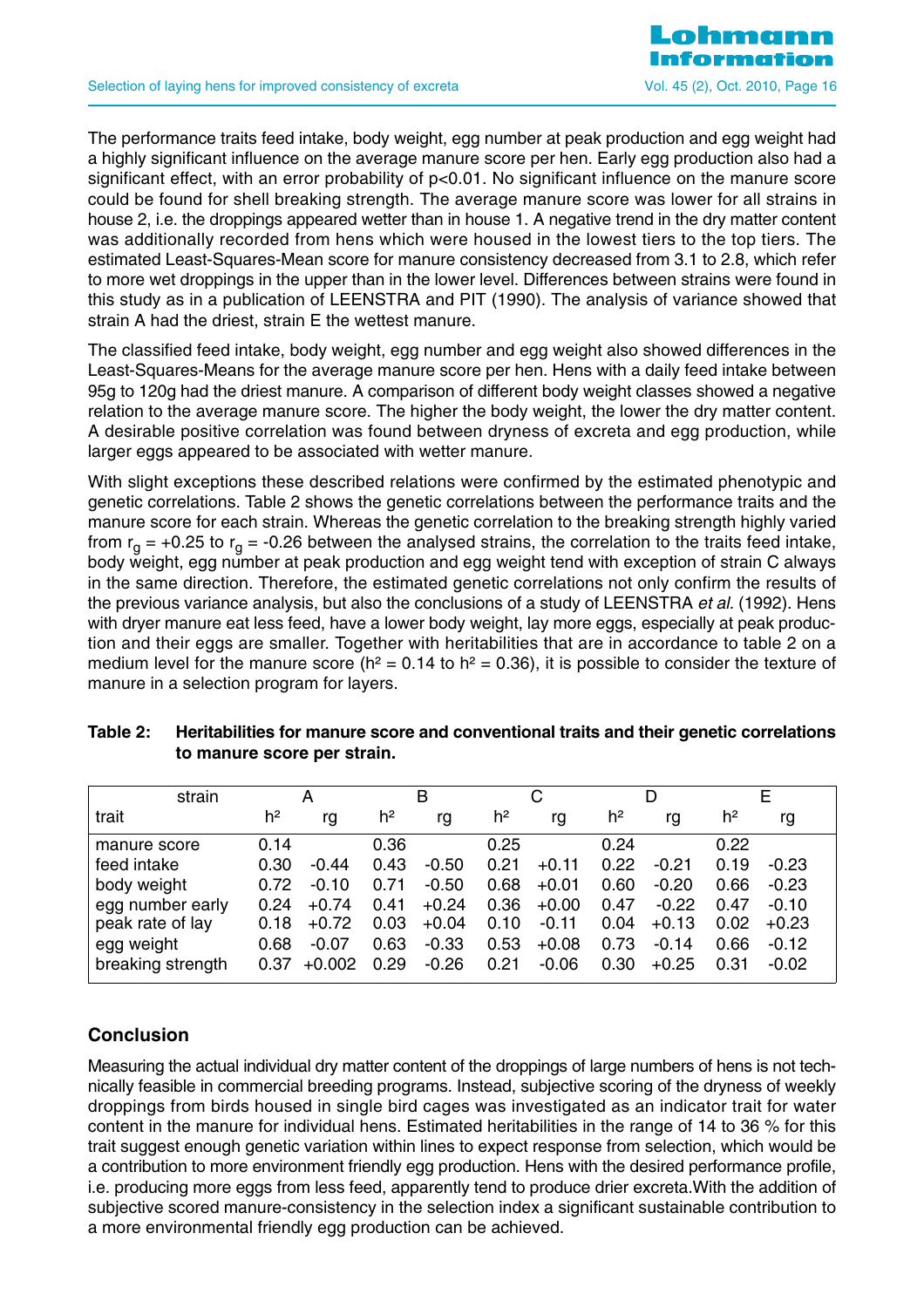

#### **Zusammenfassung**

## **Kotkonsistenz als Selektionskriterium in der Legehennenzucht**

Eine subjektive Kotbeurteilung von Leghennen in Einzelkäfigen ist als Merkmal zur Bestimmung des Wassergehaltes in Exkrementen geeignet. Die exakte Berechnung des tierspezifischen Trockensubstanzgehaltes im Legehennenkot ist hingegen zu aufwendig, um die Kotkonsistenz in ein Zuchtprogramm zu etablieren.

Für die subjektive Beurteilungsnote des Kotes wurden Heritabilitäten von 14 bis 36 % geschätzt. Diese versprechen genügend genetische Varianz innerhalb der Linien, für eine erfolgreiche Selektion auf den Trockensubstanzgehalt im Hühnerkot. Wünschenswerte genetische Korrelationen zu weiteren wichtigen Selektionsmerkmalen, wie der Futteraufnahme und der Eizahl, sowie ein relativ geringer Aufwand für die Datenerfassung unterstützen die Einbeziehung dieses Merkmals in den Selektionsindex. Die subjektive Kotbeurteilung liefert einen nachhaltigen Beitrag zu einer umweltfreundlicheren Eierproduktion.

#### **References**

- DE VERDAL, H. et al. (2010): Selection for excreta traits in chicken. Proc. 9<sup>th</sup> World Congress on Genetics Applied to Livestock Production, Leipzig, Germany, 183.
- CARLILE, F.S. (1984): Ammonia in poultry houses: A literature review. World's Poultry Sci. Jour. 40:99-113.
- DEATON, J.W., F.N. REECE, and B.D. LOTT (1984): Effect of atmospheric ammonia on laying hen performance. Poultry Science 63:384-385.
- HARTINI, S., M. CHOCT, G. HINCH and J. NOLAN (2003): Australian Egg Corporation Limit, April 2003.
- KLING, H.F. and C.L. QUARLES (1974): Effect of atmospheric ammonia and the stress of infectious bronchitis vaccination on leghorn males. Poultry Sci. 53:1161-1167.
- LEENSTRA, F.R. and R. PIT (1990): Strain differences in water content of droppings of laying hens. Proc. VIIIth European Poultry Conference, Barcelona, Spain,.435-437.
- LEENSTRA, F.R., D.K. FLOCK, A.J. van den BERG and R. PIT (1992): Inheritance of water content and drying characteristics of droppings of laying hens. Proc. 19<sup>th</sup> World's Poultry Congress, Amsterdam, Netherlands, 201-204.
- POTTGÜTER, R. (2008): Fiber in layer diets. Lohmann Information, 43 (2), 22-31.
- PREISINGER, R., D.K. FLOCK and F.R. LEENSTRA (1994): Reduction of environmental pollution by breeding tools in a commercial layer program. Proceedings of the 5<sup>th</sup> World Congress on Genetics Applied to Livestock Production, Guelph, Ontario, Canada, 49-52.
- ROBERTS, S.A., H. XIN, B.J. KERR, J.R. RUSSELL and K. BREGENDAHL (2007): Effects of dietary fiber and reduced crude protein on ammonia emission from laying-hen manure. Poultry Science 86:1625-1632.
- STEFFENS, G., P. HILLER, O. BOHNENKEMPER (2010): Nährstoffgehalte Hühnertrockenkot, neue Faustzahlen. www.lwk-niedersachsen.de/.../340,5ec95199-237d-eebf-5ecf922d5a3c0cbe~pdf.html

#### **Corresponding author:**

Dr. Wiebke Icken Lohmann Tierzucht GmbH P.O. Box 460 27454 Cuxhaven Germany icken@ltz.de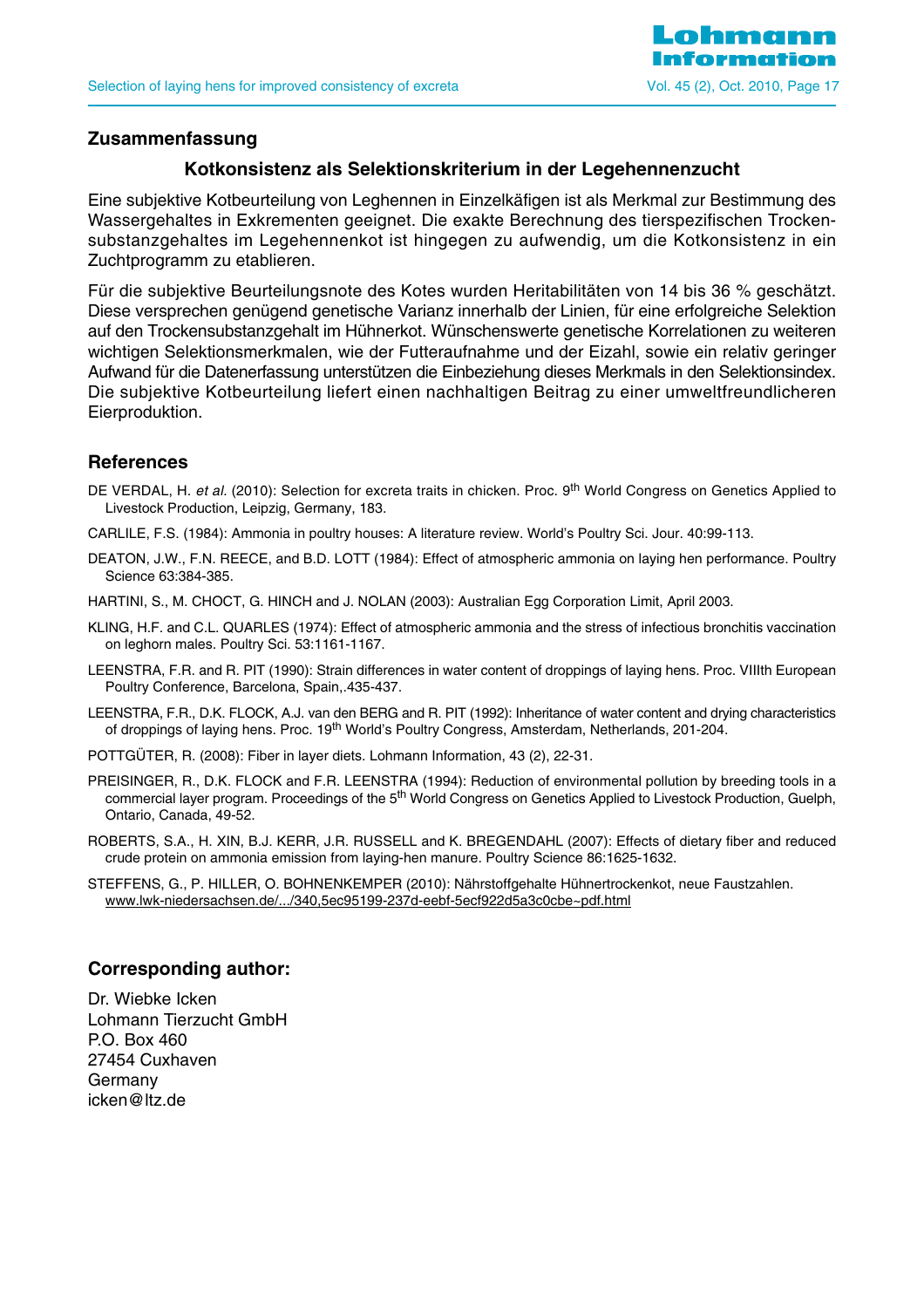

## **Genetic evaluation of pure-line and cross-line performance in layers**

## **D. Cavero, M. Schmutz and R. Preisinger, Cuxhaven, Germany**

## **Introduction**

Crossbreeding is a standard practice in poultry breeding programmes as a way of exploiting heterosis. However, there is no consensus on the most effective way to maximize the genetic response in crossbred commercial animals (Besbes and Ducrocq, 2003). Furthermore, the goal of breeding is not to maximise heterosis, but to maximise overall profitability in the commercial cross, the parents and the pure lines (Flock et al., 1991). Environmental differences exist between breeding farms (e.g. with single cages) and commercial farms. Thus, both environments should be taken into account in the breeding program, to minimise possible genotype-environment-interactions that can reduce the response to selection on the commercial level. Considering cross-bred and pure-bred performance as two separate, but correlated traits offers an elegant way to take these environmental effects into account. The cross-bred performance is captured in the environment in which the breeding goal is defined (Wei and van der Werf, 1995). In order to optimise a breeding program, ranking based on pure-bred performance has to be compared with ranking based on cross-bred performance on commercial farms. If there are significant differences, cross-bred information has to be included in the selection process.

The aim of this study was to estimate genetic correlations between pure-bred and cross-bred performance in commercial white-egg and brown-egg lines as essential information to optimise the breeding programs.

## **Material and methods**

The pure-line data used for the present analysis represent three generations of a White Leghorn (WL) and a Rhode Island Red (RIR) male line, recorded in breeding farms with single cages and high standards of bio-security, feed quality and environment control. The single-cross daughters of the same sires were housed in group cages (4 hens per cage) in four commercial farms each generation, two farms for each cross. The cross-bred hens had only sire pedigree. On average, about 70 sires per line and generation were used to produce 50 WL and 69 RIR pure-bred daughters and 30 cross-bred daughters per line and generation.

The traits used for this study were cumulative early egg production between 20 and 27 weeks of age (P1), peak production between 28 and 47 weeks of age (P2) and late egg production between 48 and 68 weeks of age (P3). Average egg weight was measured at 29, 34 and 45 weeks of age (EW). Furthermore, the average shell breaking strength (SS) was measured at 40, 43 and 46 weeks of age. Shell colour (SC) was measured at 30 and 45 weeks of age and averaged. Mortality was taken into account for egg production in group cages, dividing production per cage by the number of hens alive in each period. In the cross line egg quality traits (EW, SS and SC) were recorded at one day's production, and cage means were calculated from individual measurements. Only cages with 4 hens at the beginning of production were included in this study to avoid heterogeneity of residual variance of multiple bird cage data due to different group size.

A total of 10,002 and 13,367 pure-bred records and 1,426 and 1,394 cage averages for the WL and RIR cross-breds were included in the statistical analysis. Table 1 shows an overview of the general statistics for the different traits.

The program VCE 4 (Neumaier and Groeneveld, 1998) based on the REML method and a multiple trait animal model was used to estimate (co)variance components, with the model:

$$
y_{ijk} = \mu + GHHT_i + a_j + e_{ijk}
$$

where  $y_{ijk}$  is the vector of observations for the different traits;  $\mu$  is the population mean; GHHT<sub>i</sub> is the combined fixed effect of generation, house, hatch and tier;  $a_i$  is the random additive genetic effect of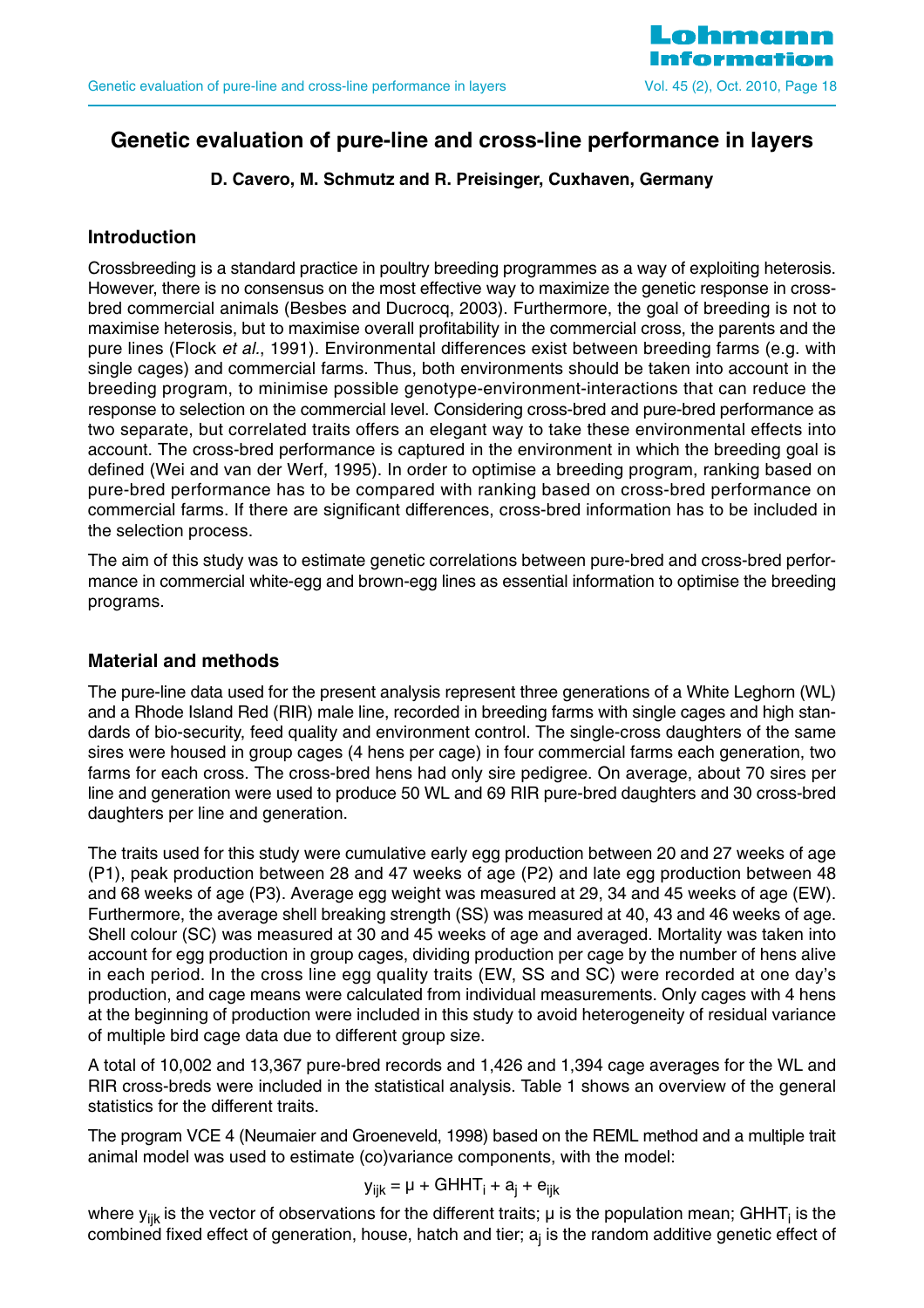| White Leghorn |           |      |      |            | <b>Rhode Island Red</b> |           |      |            |  |
|---------------|-----------|------|------|------------|-------------------------|-----------|------|------------|--|
| Trait         | Pure-line |      |      | Cross-line |                         | Pure-line |      | Cross-line |  |
|               | Mean      | s    | Mean | s          | Mean                    | s         | Mean | s          |  |
| P1(%)         | 66.1      | 16.1 | 82.8 | 7.4        | 69.8                    | 18.8      | 77.6 | 11.4       |  |
| P2(%)         | 96.0      | 4.3  | 94.4 | 5.5        | 94.5                    | 5.2       | 91.4 | 8.0        |  |
| P3(%)         | 92.5      | 7.3  | 90.0 | 7.6        | 87.4                    | 9.0       | 85.6 | 10.2       |  |
| EW(g)         | 60.1      | 3.4  | 62.6 | 2.3        | 61.9                    | 4.2       | 64.9 | 2.6        |  |
| SS(N)         | 47.6      | 5.8  | 48.6 | 6.3        | 46.7                    | 6.4       | 50.8 | 6.9        |  |
| <b>SC</b>     | 85.5      | 3.7  | 88.6 | 2.2        | 12.0                    | 8.4       | 14.3 | 5.9        |  |

#### **Table 1: Means and standard deviations for the traits studied**

animal j; and e<sub>iik</sub> is the random residual effect. In the case of the cross-line data for laying rate, only a cage average could be measured and only the sire was known. Therefore, in the model the cage mean was used as vector of observations, and only one hen out of the half-sib family cage was used for the animal effect.

Theoretically, the residual variance estimated from pooled observations should be about n times the estimate based on individual observations (Biscarini et al., 2008). According to this author, the heritability for pooled data should be recalculated as: h<sup>2</sup> =  $\sigma_a^2$  / ( $\sigma_a^2$  + n  $\sigma_e^2$ ); where 'n' is the number of hens/cage (4 in this case). This is in line with Simianer and Gjerde (1991) who explained that estimation based on group means contains less information on the group variation, which essentially contributes to the estimation of residual variance components.

## **Results and discussion**

Table 1 shows the means for all traits included in the analysis. Most people would expect higher performance in single crosses than in the pure-breds due to heterosis, but as shown in the table this is not always the case. It should be borne in mind that the pure-lines were kept under optimal biosecurity and management conditions, whereas the cross-breds were kept under less ideal commercial environment in multiple-bird cages.

Table 2 shows the heritabilities and genetic correlations. Early egg production (P1) had the highest heritability, which is explained by variation in age at sexual maturity (Preisinger and Savas, 1997). The heritability was lowest during peak production and increased again towards the end of lay, confirming estimates from the literature (e.g. Anang et al., 2000). No or a slightly negative correlation was found between the production at sexual maturity and at the end of lay. As expected, the genetic correlation was high between peak production and persistency.

The heritabilities were consistently higher based on full pedigree pure-line records from single cages than based on the cross-line data from commercial multiple bird cages. The genetic correlations between pure-bred and cross-bred performances were moderate to high at sexual maturity ( $r<sub>q</sub> = 0.63$ ) and 0.83), whereas the correlations decreased to moderate to low levels in the other two stages of production ( $r_a$  between 0.1 and 0.5). The heritabilities obtained in this study were similar to those published by Nurgiartiningsih et al. (2004).

Estimates of genetic parameters for egg quality traits are summarized in table 3. For the cross-breds, the individual egg quality measurements were used. Additionally, cage averages were assigned to one of the hens in the cage and used for the analysis to underline the problems of using these traits as a cage average. The heritability estimates based on cage averages are obviously too high and reflect the reduced residual variance when using cage averages. Using the single egg records, the heritability estimates are slightly lower than in the pure-breds, which would be expected under "suboptimal" conditions. It should also be noted that only one egg per hen was evaluated for group cages, whereas several eggs per hen were evaluated for the pure-lines in single cages.